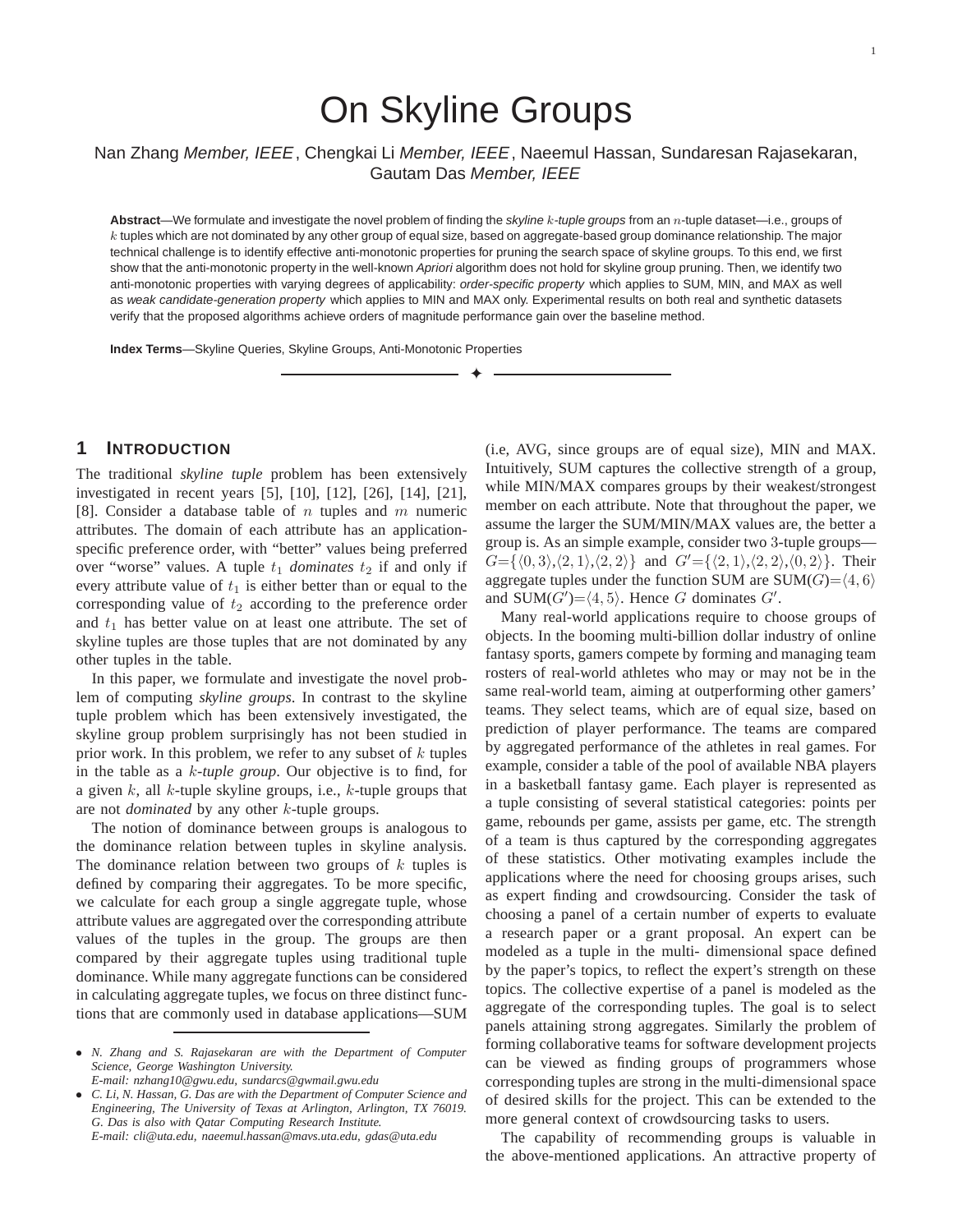skyline groups is that a skyline group cannot be dominated by any other group. In contrast, given a non-skyline group, there always exists a better group in the skyline. Hence the skyline groups present those groups that are worth recommending. They become the input to further process that ultimately recommends one group.

Recommending a few groups becomes non-trivial when there are many skyline groups. In addition to eyeballing skyline groups by browsing and visualization interface, such post-processing can also be automatic. One approach is to filter and rank skyline groups according to user preference. For instance, if groups are ranked by a *monotonic* scoring function on attributes  $A_1, \ldots, A_m$ , regardless of the specific scoring function, the skyline always contains a group attaining the best score. Another automatic approach is to return a small number of representative skyline groups, by criteria proposed for skyline tuples [7], [18], [27], [6], since each group corresponds to an aggregate tuple. We do not further investigate such post-processing in this paper. In Section 2, we provide a more detailed discussion of previous work on choosing from a large number skyline tuples.

To find  $k$ -tuple skyline groups in a table of  $n$  tuples, there can be  $\binom{n}{k}$  different candidate groups. *How do we compute the skyline groups of* k *tuples each from all possible groups?* Interestingly, the skyline group problem is significantly different from the traditional skyline tuple problem, to the extent that algorithms for the later are quite inapplicable.

A simple solution is to first list all  $\binom{n}{k}$  groups, compute the aggregate tuple for each group, and then use any traditional skyline tuple algorithm to identify the skyline groups. The main problem with such an approach is the significant computational and storage overhead in creating this huge intermediate input for the traditional skyline tuple algorithm (i.e.,  $O({n \choose k})$ ) aggregate tuples). The skyline group problem also has another idiosyncrasy that is not shared by the skyline tuple problem. For certain aggregate functions, specifically MAX and MIN, even the output size—i.e., the number of skyline groups while significantly smaller that  $\binom{n}{k}$ , may be nevertheless too large to explicitly compute. To address these two problems, we develop novel techniques, namely *output compression*, *input pruning*, and *search space pruning*.

For MAX and MIN aggregates, we observe that numerous groups may share the same aggregate tuple. Our approach to compressing the output is to list the distinct aggregate tuples, each representing possibly many skyline groups, and also provide enough additional information so that actual skyline groups can be reconstructed if required. Interestingly, there is a difference between MIN and MAX in this regard: while the compression for MIN is relatively efficient, the compression for MAX requires solving the NP-Hard Set Cover Problem (which fortunately is not a real issue in practice, as we shall show in the paper). Note that both output compression and the aforementioned post-processing are for tackling large output. Output compression is incorporated into the process of finding skyline groups and is performed before post-processing.

Our approach to input pruning is to filter input tuples and significantly reduce the input size to the search of skyline groups. The idea is that if a tuple  $t$  is dominated by  $k$  or more tuples, then we can safely exclude  $t$  from the input without influencing the distinct aggregate tuples found at the end. We also find that, for MAX, we can safely exclude any non-skyline tuple without influencing the results.

Our final ideas (perhaps, technically the most sophisticated of the paper) are on search space pruning. Instead of enumerating every k-tuple combination, we exclude from consideration many combinations. To enable such candidate pruning, we identify two properties inspired by the anti-monotonic property in the well-known *Apriori* algorithm for frequent itemset mining [1]. It is important to emphasize here that the antimonotonic property in Apriori *does not hold* for skyline groups defined by SUM, MIN or MAX. More specifically, a subset of a skyline group may not necessarily be a skyline group itself. We identify two anti-monotonic properties with different applicability—while the *Order-Specific Anti-Monotonic Property* (OSM) applies to SUM, MIN and MAX, the *Weak Candidate-Generation Property* (WCM) applies to MIN and MAX but not SUM. We develop a dynamic programming algorithm and an iterative algorithm to compute skyline groups, based on OSM and WCM, respectively. Our algorithms iteratively generate larger candidate groups from smaller ones and prune candidate groups by these properties.

We briefly summarize our contributions as follows.

- We motivate and formulate the novel problem of computing skyline groups, and discuss the inapplicability of traditional skyline tuple algorithms in solving this problem.
- We develop novel algorithmic techniques for output compression, input pruning, and search space pruning. In particular, for search space pruning, we identify interesting antimonotonic properties to filter out candidate groups.
- We run comprehensive experiments on real and synthetic datasets to evaluate the proposed algorithms.

#### **2 RELATED WORK**

Skyline query has been intensively studied over the last decade. Kung et al. [13] first proposed in-memory algorithms to tackle the skyline problem. Börzsönyi et al. [5] was the original work that studied how to process skyline queries in database systems. Since then, this line of research includes proposals of improved algorithms [10], [12], progressive skyline computation [26], [14], [21], query optimization [8], and the investigation of many variants of skyline queries [23], [30], [17], [22], [19], [11], [16], [24], [9], [29], [4].

With regard to the concept of skyline groups, the most related previous works are [3] and [31]. In [3] the groups are defined by GROUP BY in SQL, while the groups in our work are formed by combinations of  $k$  tuples in a tuple set. Zhang et al. [31] studied set preferences where the preference relationships between k-subsets of tuples are based on features of k-subsets. The features are more general than numeric aggregate functions considered in our work. The preferences given on each individual feature form a partial order over the k-subsets instead of a total order by numeric values. Their general framework can model many different queries, including our skyline group problem. The optimization techniques for that framework, namely the *superpreference* and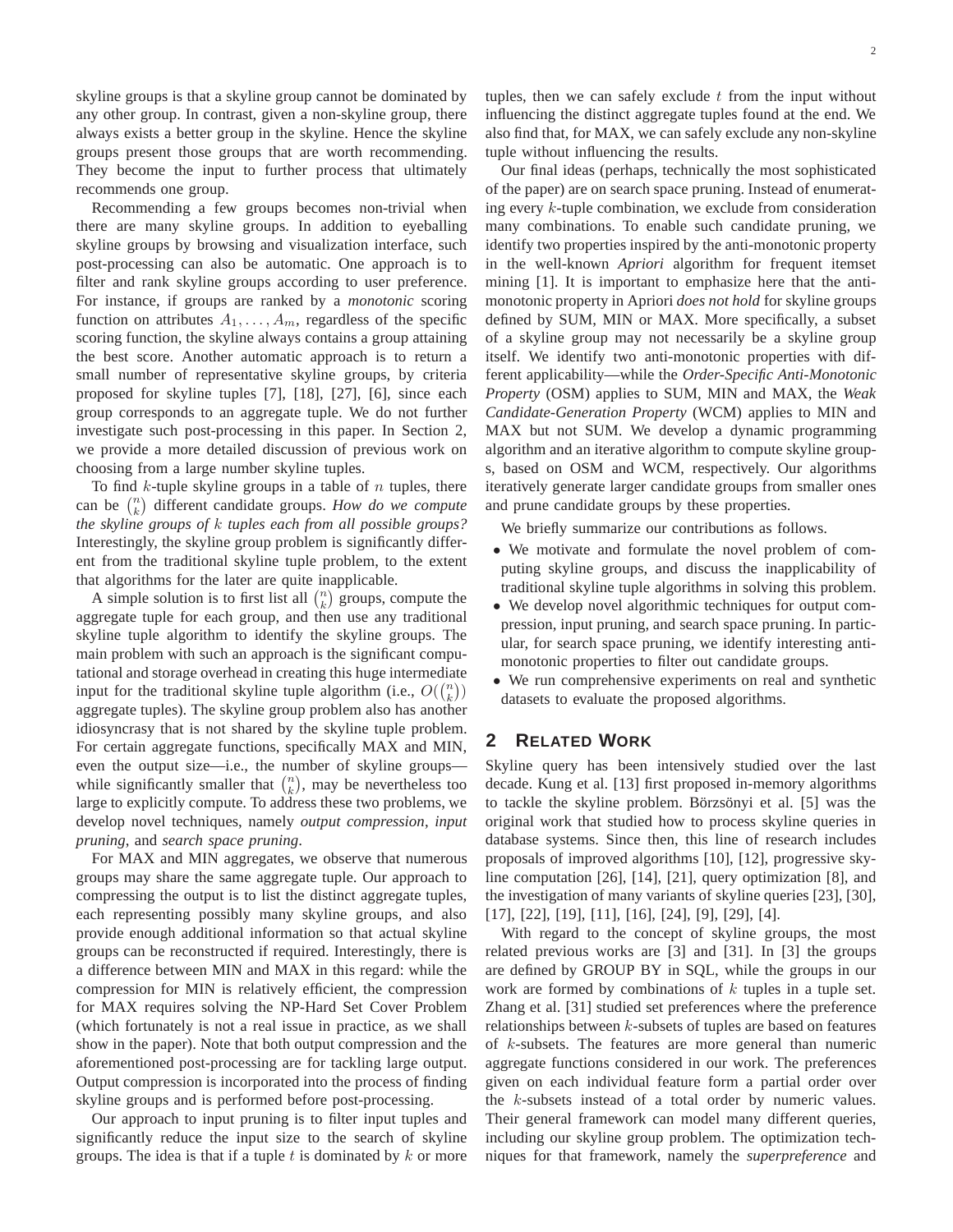*M-relation* ideas, when instantiated for our specific problem, are essentially equivalent to input pruning in our solution as well as merging identical tuples. Hence such an instantiation is a baseline solution to our problem. However, the important search space pruning properties (OSM and WCM) and output compression in Section 4 are specific to our problem and were not studied before. These ideas bring substantial performance improvement, as the comparison with the baseline in Section 6 shall demonstrate.

With regard to the problem of forming expert teams to solve tasks, the most related prior works are [15] and [2]. In [2] teams are ranked by a scoring function, while in our case groups are compared by skyline-based dominance relation. Hence the techniques proposed in [2] are not applicable to our setting. In [15], instead of measuring how well teams match tasks, the focus was on measuring if the members in a team can effectively collaborate with each other, based on information from social networks.

A large number of skyline points may exist in a given dataset, due to various reasons such as high dimensionality. Such large size of skyline hinders the usefulness of skyline to end users. Researchers have noticed this issue and various approaches are proposed to alleviate the problem. One direction is to perform skyline analysis in subspaces instead of the original full space [23], [28]. Another direction is to choose a small number of representative skyline points. The semantics and methods proposed in various works on this line can be directly adopted for post-processing when there are many skyline groups, since each group corresponds to an aggregate tuple. Specifically, Chan et al. [7] propose to return only frequent points and they measure the frequency of a point by how often it is in the skyline of different subspaces. Lin et al. [18] select  $k$  most representative points such that the total number of data points dominated by the  $k$  points is maximized. Tao et al. [27] define representative skyline points differently, aiming at minimizing the maximal distance between nonrepresentative skyline points and their closest representatives. Chan et al. [6] define  $k$ -dominant skyline as the points that are not dominated by any other points in any k-attribute subspace.

# **3 SKYLINE GROUP PROBLEM**

In this section we formulate the skyline group problem. Table 1 lists the major notations used in the paper. Consider a database table D of n tuples  $t_1, \ldots, t_n$  and m attributes  $A_1, \ldots, A_m$ . We refer to any subset of  $k$  tuples in the table, i.e.,  $G$ :  $\{t_{i1}, \ldots, t_{ik}\} \subseteq D$ , as a k-tuple group. Our objective is to find the skyline of  $k$ -tuple groups. Whether a  $k$ -tuple group belongs to the skyline or not is determined by the dominance relation between this group and other  $k$ -tuple groups. The dominance test, when taking two groups  $G_1$  and  $G_2$  as input, produces one of three possible outputs— $G_1$  dominates  $G_2$ ,  $G_2$  dominates  $G_1$ , or neither dominates the other. A k-tuple group is a *skyline* k*-tuple group*, or *skyline group* in short, if and only if it is not dominated by any other  $k$ -tuple group in  $D$ . Note that a tuple  $t_i$  may be in multiple skyline groups.

Groups are compared by their aggregates. Each group is associated with an *aggregate vector*, i.e., an m-dimensional

| t                  | a tuple with m attributes $\{A_1, \ldots, A_m\}$           |
|--------------------|------------------------------------------------------------|
| D                  | a database table of <i>n</i> tuples $\{t_1, \ldots, t_n\}$ |
| $\overline{G}$     | $\{t_{i1},\ldots,t_{ik}\}\subseteq D$ , a k-tuple group    |
| $G \succ G'$       | $G$ dominates $G'$                                         |
| $\eta$             | an aggregate vector                                        |
| $\mathcal{F}(G)$   | aggregate vector of group G under function $\mathcal F$    |
| $T_n$              | the first $n$ tuples                                       |
| $Sky_k^n$          | all k-tuple skyline groups in $T_n$                        |
| $\overline{Sky}_k$ | all $k$ -tuple skyline groups in $D$                       |
| <b>OSM</b>         | order-specific property                                    |
| WCM                | weak candidate-generation property                         |

TABLE 1: Notations

vector with the *i*-th element being an aggregate value of  $A_i$ over all  $k$  tuples in the group. While this definition allows general aggregate functions, we focus on three commonly used functions—SUM (i.e, AVG, since groups are of equal size), MIN, and MAX. Functions such as MEDIAN and VARIANCE do not satisfy the properties in Section 4 and thus do not lend themselves to efficient algorithms proposed in the paper. The aggregate vectors for two groups are compared according to the traditional tuple dominance relation which is defined according to certain application-specific preferences. Such preferences are captured as a combination of total orders for all attributes, where each total order is defined over (all possible values of) an attribute, with "larger" values preferred over "smaller" values. Hence, an aggregate vector  $v_1$  dominates  $v_2$ if and only if every attribute value of  $v_1$  is larger than or equal to the corresponding value of  $v_2$  according to the preference order and  $v_1$  is larger than  $v_2$  on at least one attribute.



TABLE 2: Running Fig. 1: Running example in 2-d space example

| Tuples                                                                                                                                                                                                                                                    | l sum | <b>MAX</b>                         | MIN   |
|-----------------------------------------------------------------------------------------------------------------------------------------------------------------------------------------------------------------------------------------------------------|-------|------------------------------------|-------|
|                                                                                                                                                                                                                                                           |       | $\langle 2,3 \rangle$              | (0,1) |
| $\begin{array}{c c c c c c} \hline G & t_2\langle 0,3 \rangle & t_3\langle 2,1 \rangle & t_4\langle 2,2 \rangle & \langle 4,6 \rangle \\ G' & t_3\langle 2,1 \rangle & t_4\langle 2,2 \rangle & t_5\langle 0,2 \rangle & \langle 4,5 \rangle \end{array}$ |       | $\langle 2, 2 \rangle$             |       |
| Dominance Relation                                                                                                                                                                                                                                        |       | $G \succ G'$ $G \succ G'$ $G = G'$ |       |

TABLE 3: Examples of aggregate-based comparison

Table 2 depicts a 5-tuple, 2-attribute table which we shall use as a running example. Figure 1 depicts the tuples on a 2 dimensional plane defined by the two attributes. We consider the natural order of real numbers as the preference order. For instance,  $t_2$  dominates  $t_5$  while neither  $t_2$  nor  $t_3$  dominates each other. Table 3 shows a sample case of comparing two 3-tuple groups for each aggregate function. Figure 1 also shows the symbols corresponding to MIN and MAX aggregate vectors of skyline 2-tuple groups in the running example. For instance, the skyline 2-tuple group under MAX function is  $\{t_1, t_2\}$ , with aggregate vector  $\langle 3, 3 \rangle$ . The aggregate vectors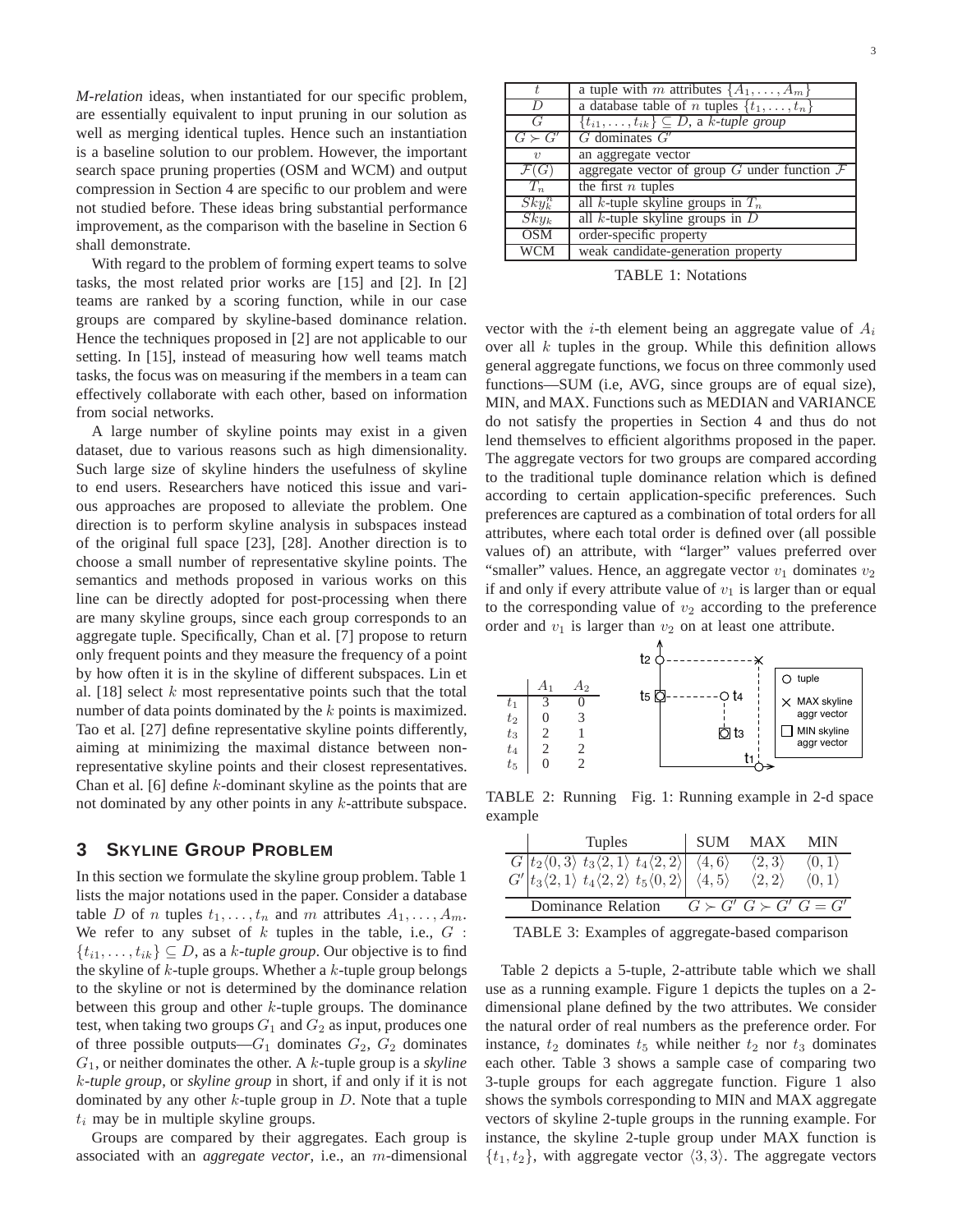of skyline 2-tuple groups under MIN are  $\langle 2, 1 \rangle$  (for group  $\{t_3, t_4\}$  and  $\langle 0, 2 \rangle$  (for groups  $\{t_2, t_4\}$ ,  $\{t_2, t_5\}$ ,  $\{t_4, t_5\}$ ).

Our methods allow a mixture of different aggregate functions on different attributes. For example, if we use SUM on the first attribute and MAX on the second attribute, then for the two groups in Table 3, the aggregated vectors for  $G$  and  $G'$ are  $\langle 4, 3 \rangle$  and  $\langle 4, 2 \rangle$ , respectively. Our order-specific property (Section 4.3.1) can handle arbitrary mixture of SUM, MIN, and MAX, while the weak candidate-generation property (Section 4.3.2) handles any mixture of MIN and MAX. Section 6 presents the experimental results on such mixed functions.

## **4 FINDING SKYLINE GROUPS**

In this section, we develop our main ideas for finding skyline groups. We start by considering a brute-force approach which first enumerates each possible combination of  $k$  tuples in the input table, computes the aggregate vector for each combination, and then invokes a traditional skyline-tuple-search algorithm to find all skyline groups. This approach has two main problems. One is its significant computational overhead, as the input size to the final step, i.e., skyline tuple search, is  $\binom{n}{k}$ , which can be extremely large.

The other problem is on the seemingly natural strategy of listing all skyline groups as the output. For certain aggregate functions (e.g., MAX and MIN), even the output size, i.e., the number of skyline groups produced, may be nevertheless too large to explicitly compute and store. Consider an extreme example under MAX. If a tuple  $t$  dominates all other tuples, then every  $k$ -tuple combination that contains  $t$  is a MAX skyline group—leading to a total of  $O(n^{k-1})$  skyline groups. Such a large output size not only leads to significant overhead in computing skyline groups, but also makes post-processing (e.g., ranking and browsing of skyline groups) costly.

Another idea is to consider skyline tuples only. While seemingly intuitive, this idea will not work correctly in general. In particular, we have the following two observations:

1) A group solely consisting of skyline tuples may *not* be a skyline group. Consider  $G = \{t_1, t_2\}$  in the running example. Note that both  $t_1$  and  $t_2$  are skyline tuples. Nonetheless, under SUM, G is dominated by  $G' = \{t_3, t_4\}$ , as  $SUM(G) = \langle 3, 3 \rangle$ while SUM(G')= $\langle 4, 3 \rangle$ . As such, G is not on the skyline.

2) A group containing non-skyline tuples could be a skyline group. Again consider the running example, this time with  $G = \{t_4, t_5\}$  and MIN function. Note that  $t_5$  is not on the skyline as it is dominated by  $t_2$  and  $t_4$ . Nonetheless,  $G$  (with  $MIN(G) = (0, 2)$  is actually on the skyline, because the only other groups which can reach  $A_2 \geq 2$  in the aggregate vector are  $\{t_2, t_4\}$  and  $\{t_2, t_5\}$ , both of which yield an aggregate vector of  $(0, 2)$ , the same as MIN(G). Thus, G is on the skyline despite containing a non-skyline tuple.

To address these challenges, we develop several techniques, namely *output compression*, *input pruning*, and *search space pruning*. We start with developing an *output compression* technique that significantly reduces the output size when the number of skyline groups is large, thereby enabling more efficient downstream processes that consume the skyline groups. Then, we consider how to efficiently find skyline groups. In particular, we shall describe two main ideas. One is *input pruning*—filtering the input tuples to significantly reduce the input size to the search of skyline groups. The other is *search space pruning*—instead of enumerating each and every k-tuple combination, we develop techniques to quickly exclude from consideration a large number of combinations. Note that the two types of pruning techniques are transparent to each other and therefore can be readily integrated.

### **4.1 Output Compression for MIN and MAX**

**Main Idea:** A key observation driving our design of output compression is that while the number of skyline groups may be large, many of them share the same aggregate vector. Thus, our main idea for compressing skyline groups is to store not all skyline groups, but only the (much fewer) distinct skyline aggregate vectors (in short *skyline vector*) as well as one skyline group for each skyline vector.

Among the three aggregate functions we consider in the paper, SUM rarely, if ever, requires output compression. The intuitive reason is that, for any attribute, the SUM aggregate of a skyline group is sensitive to all tuples in the group, while MIN (resp. MAX) aggregate is in general only sensitive to tuples with minimum (resp. maximum) values on certain attributes, making it much more likely for two groups to share the same MIN (resp. MAX) vector. In the rest of the paper, we shall focus on finding all skyline  $k$ -tuple groups for SUM, and finding all distinct skyline vectors and their accompanying (sample) skyline groups for MIN and MAX. We use the term "skyline search" to refer to the process in solving the problem.

**Reconstructing all Skyline Groups for a Skyline Vector:** While the distinct skyline vectors and their accompanying (sample) skyline groups may suffice in many cases, a user may be willing to spend time on investigating all groups equivalent to a particular skyline vector, and to choose a group after factoring in her knowledge and preference. Thus, we now discuss how one can reconstruct the skyline groups corresponding to a given skyline vector, if required.

Consider MIN first. For a given MIN skyline vector  $v$ , the process is as simple as finding  $\Omega(v)$ , the set of all input tuples which dominate or are equal to  $v$ . The reason is as follows. Given any k-tuple subset of  $\Omega(v)$ , its aggregate vector v' must be equal to v, because (1)  $v'$  cannot dominate v (otherwise v is not a skyline vector) and (2)  $v'$  does not contain smaller value than v on any attribute, by definition of  $\Omega(v)$ . On the other hand, if a group contains a tuple outside of  $\Omega(v)$ , its aggregate vector must have smaller values than  $v$  on some attributes, and therefore cannot be in the skyline. The time complexity of a linear scan in finding  $\Omega(v)$  is  $O(n)$ . Given  $\Omega(v)$ , the only additional step is to enumerate all k-tuple subsets of  $\Omega(v)$ .

For MAX, interestingly, the problem is much harder. To understand why, consider each tuple as a set consisting of all attributes for which the tuple reaches the same value as a MAX skyline vector. The problem is now transformed to finding all combination of  $k$  tuples such that the union of their corresponding sets is the universal set of all attributes—i.e., finding all set covers of size  $k$ . For instance, in finding the 2tuple skyline groups for a skyline vector  $v = \langle 4, 5, 6 \rangle$ , consider two tuples  $t_1 = \langle 3, 5, 2 \rangle$  and  $t_2 = \langle 4, 1, 6 \rangle$ . The set for  $t_1$  is  $\{A_2\}$ ,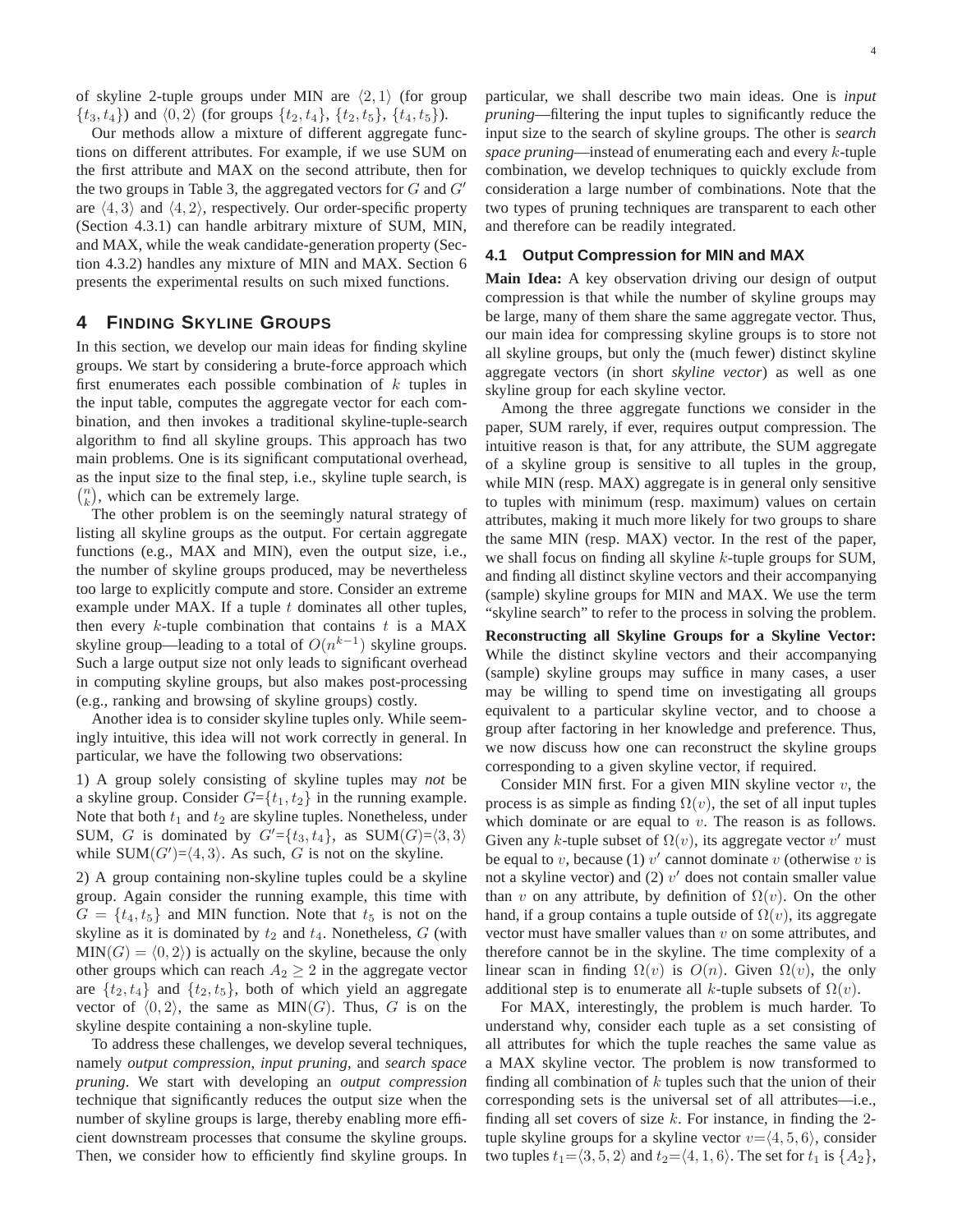because  $t_1$  has the same value as v on attribute  $A_2$ . Similarly the set for  $t_2$  is  $\{A_1, A_3\}$ . Since the union of the two sets is  $\{A_1, A_2, A_3\}$ , the two tuples together is a set cover of size 2. The NP-hardness of this problem directly follows from the NP-completeness of SET-COVER, seemingly indicating that MAX skyline groups should not be compressed.

Fortunately, despite of the theoretical intractability, finding all skyline groups matching a MAX skyline vector  $v$  is usually efficient in practice. This is mainly because the number of tuples that "hit" the MAX attribute values in  $v$  is typically small. As such, even a brute-force enumeration can be efficient, as demonstrated by experimental results in Section 6. Nonetheless, when a large number of tuples "hit" the MAX attribute values, it is unclear how one can efficiently find and store all skyline groups - e.g., by using certain efficient indexing schemes. We leave the design of such indexing schemes as an open problem for future research.

Before algorithmic discussions, we make an important observation for the case of MAX when  $k > m$ , where k is the size of a skyline group and  $m$  is the number of attributes. Since it takes at most  $m$  tuples to cover the MAX values of all attributes, there is only one distinct skyline vector—the vector that takes the MAX value on every attribute. In reconstructing skyline groups, for each skyline group, after finding tuples that cover the MAX values, the remaining tuples can be arbitrary.

#### **4.2 Input Pruning**

We now consider the pruning of input to skyline group searches, which is originally the set of all  $n$  tuples. An important observation is that if a tuple t is dominated by  $k$  or more tuples in the original table, then we can safely exclude  $t$ from the input without influencing the distinct skyline vectors found at the end. To understand why, suppose that a skyline group G contains a tuple t that is dominated by  $h (h \ge k)$  tuples. There is always an input tuple  $t'$  that dominates  $t$  and is not in G. Since  $t'$  dominates  $t$ , there must be less than  $h$  tuples that dominate  $t'$ . Note that if  $t'$  is still dominated by  $k$  or more tuples, we can repeat this process until finding  $t' \notin G$  that is dominated by less than  $k$  tuples. Now consider the construction of another group  $G'$  by replacing t in  $G$  with  $t'$ . For SUM,  $G'$  always dominates  $G$ , contradicting our assumption that  $G$ is a skyline group. Thus, no skyline group under SUM can contain any tuple dominated by  $k$  or more tuples.

For MIN and MAX, it is possible that the aggregate vectors of the above  $G'$  and  $G$  are exactly the same. Even in this case, we can still safely exclude  $t$  from the input without influencing the distinct skyline vectors. If other tuples in  $G$  are dominated by  $k$  or more tuples, we can use the same process to remove them and finally reach a group that (1) features the same aggregate vector as  $G$ , and  $(2)$  has no tuple dominated by k or more other tuples. Thus, we can safely remove all tuples with at least  $k$  dominators for SUM, MIN and MAX.

Another observation for input pruning is that, for MAX only, we can safely exclude any non-skyline tuple  $t$  from the input without influencing the skyline vectors. The reason is as follows. Suppose a skyline group  $G$  contains a non-skyline tuple t that is dominated by a skyline tuple t'. If  $t' \notin G$ , then we can replace  $t$  in  $G$  with  $t'$  to achieve the same (skyline)

aggregate vector (because G is a skyline group). If  $t' \in G$ , we can remove  $t$  from  $G$  without changing the aggregate vector of G. In either way, t can be safely excluded from the input. By repeatedly replacing or removing non-skyline tuples in the above way, we will obtain a group of size at most  $k$  that is formed solely by skyline tuples.<sup>1</sup> Padding the group with arbitrary additional tuples to reach size  $k$  will result in a group of the same aggregate vector as G.

#### **4.3 Search Space Pruning: Anti-Monotonicity**

Our principal idea for search space pruning is to find and leverage two *anti-monotonic properties* for skyline search, somewhat in analogy to the Apriori algorithm for frequent itemset mining [1]. Nonetheless, it is important to note that the original anti-monotonic property in Apriori—every subset of a group "of interest" (e.g., a group of frequent items) must also be "of interest" itself—does not hold for skyline search over SUM, MIN or MAX. In fact, two examples in Section 3 can serve as proof by contradiction, for SUM and MIN. Specifically, for SUM, skyline 2-tuple group  $\{t_3, t_4\}$  contains a non-skyline tuple  $t_3$ , i.e., a non-skyline 1-tuple group. For MIN, skyline group  $\{t_4, t_5\}$  contains a non-skyline tuple  $t_5$ . For MAX, the inapplicability can be easily observed from the fact that the set of all tuples is always a skyline  $n$ -tuple group, while many subsets of it are not on their corresponding skylines of equal group size. Thus, the key challenge is to find anti-monotonic properties that hold for skyline search. We stress that the main contribution here is not about *proving* these properties, but rather about *finding* the right ones that can effectively prune the search space.

#### 4.3.1 Order-Specific Anti-Monotonic Property

Our first idea is to make a revision to the classic property in the Apriori algorithm, by factoring in an order of all tuples. To understand how, consider aggregate function SUM and a skyline k-tuple group  $G_k$  which violates the Apriori property, i.e., a (k−1)-tuple subset of it,  $G_{k-1}\subset G_k$ , is not a skyline (k−1)tuple group. We note for this case that all  $(k-1)$ -tuple groups which dominate  $G_{k-1}$  must contain tuple  $t_k = G_k \backslash G_{k-1}$ . To understand why, suppose that there exists a  $(k-1)$ -tuple group  $G'$  which dominates  $G_{k-1}$  but does not contain  $t_k$ . Then,  $G' \cup \{t_k\}$  would always dominate  $G_k = G_{k-1} \cup \{t_k\}$  under SUM, contradicting the skyline assumption for  $G_k$ . One can see from this example that while a subset of a skyline group may not be on the skyline for the entire input table, it is always a skyline group over a subset of the input table—in particular,  $D \setminus \{t_k\}$  in the above example. This observation can be extended to MIN and MAX, with a small tweak. That is, although  $G_{k-1}$  might be dominated by a  $(k-1)$ -tuple group  $G'$ not containing  $t_k$ , the aggregate vectors of  $G' \cup \{t_k\}$  and  $G_k$ must be equal. Therefore, considering  $G'$  and ignoring  $G_{k-1}$ will still lead us to the same skyline vector. If we require every subset  $G_{k-1}$  of a skyline group  $G_k$  to be a skyline

<sup>1.</sup> Note that if the resulting group has size smaller than  $k$ , then it (and thus  $G$ ) reaches the maximum values on all attributes. If there are fewer than  $k$ skyline tuples in the input, then we can immediately conclude that any skyline  $k$ -tuple group must reach the maximum values on all attributes.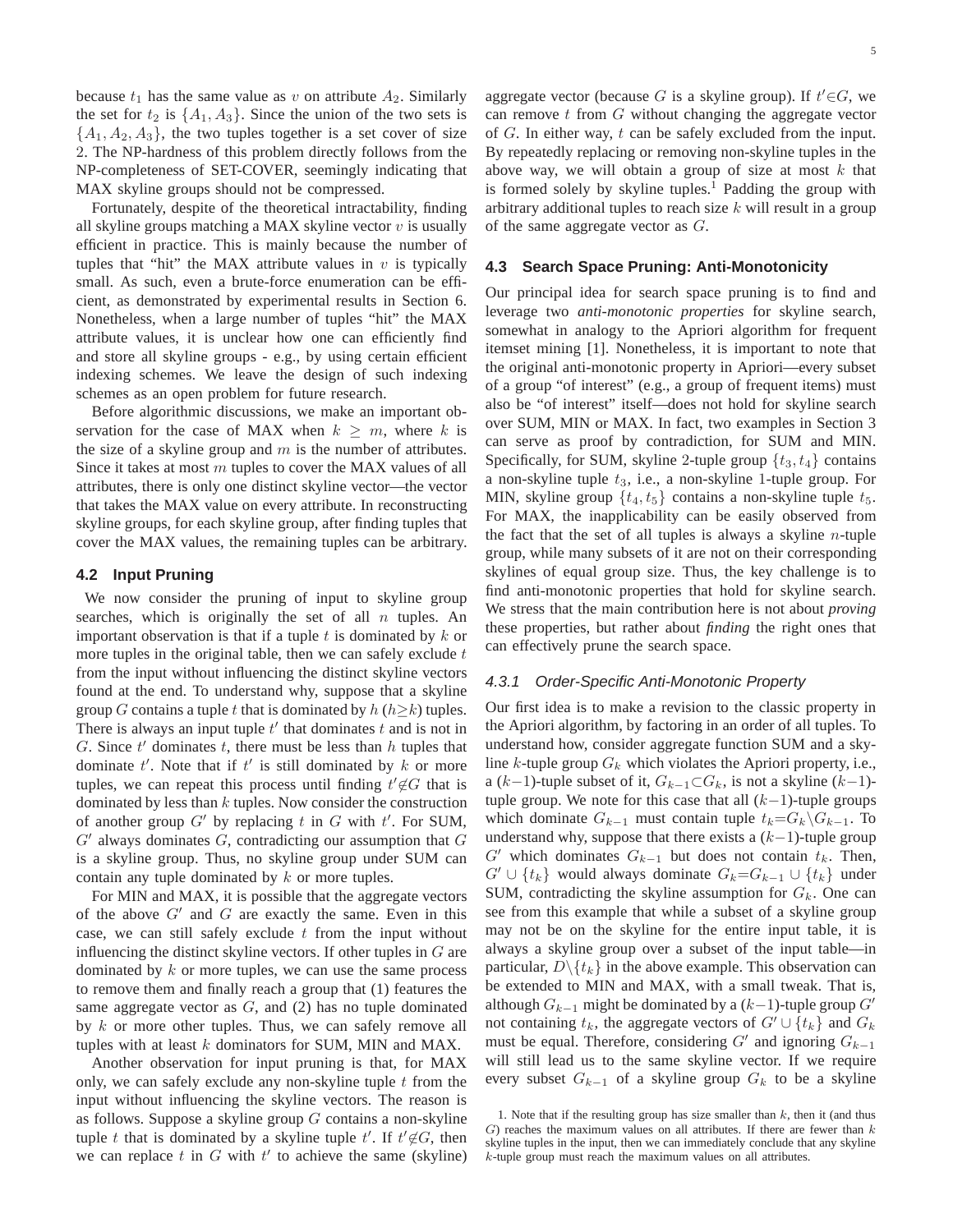group over table  $D\backslash\{t_k\}$ , where  $t_k= G_k\backslash G_{k-1}$ , we will not miss any skyline vector. This leads to the following property:

**Definition 1 Order-Specific Property** An aggregate function F satisfies the *order-specific anti-monotonic property* if ∀k, given a skyline k-tuple group  $G_k$  with aggregate vector v (i.e.,  $v = \mathcal{F}(G_k)$ , for each tuple t in  $G_k$ , there must exist a set of  $(k-1)$ -tuples  $G_{k-1} \subseteq D$  with  $t \notin G_{k-1}$ , such that (1)  $G_{k-1}$ is a skyline  $(k - 1)$ -tuple group over an input table  $D \setminus \{t\}$ , and (2)  $G_{k-1} \cup \{t\}$  is a skyline k-tuple group over the original input table D which satisfies  $\mathcal{F}(G_{k-1} \cup \{t\}) = v$ .

It may be puzzling from the definition where the order comes from. We note that it actually lies in the way searchspace pruning can be done according to this property. Consider an arbitrary order of all tuples, say,  $\langle t_1, \ldots, t_n \rangle$ . For any  $r < n$ , if we know that an *h*-tuple group  $G_h$  ( $h \leq r$ ) is *not* a skyline group over  $\{t_1, \ldots, t_r\}$ , then we can safely prune from the search space all  $k$ -tuple groups whose intersection with  $\{t_1, \ldots, t_r\}$  is  $G_h$ —a reduction of the search space size by  $O((n-r)^{k-h})$ . The reason is that, if the aggregate function satisfies the property in Definition 1, either (1) such groups are not skyline  $k$ -tuple groups or  $(2)$  the aggregate vectors of such groups are unchanged if we replace  $G_h$  by h-tuple groups that are subsets of  $\{t_1, \ldots, t_r\}$  and dominate  $G_h$ . Such a pruning technique considers all tuples in a specific order—hence the name of order-specific anti-monotonic property.

**Theorem 1** SUM, MIN and MAX satisfy the order-specific anti-monotonic property.

*Proof:* Suppose  $G_k$  is a k-tuple skyline group with aggregate vector v (i.e.,  $v = \mathcal{F}(G_k)$ ) and  $t \in G_k$ . Consider  $G_{k-1} = G_k \backslash \{t\}.$  (A) If  $G_{k-1}$  is a skyline  $(k-1)$ -tuple group over  $D\backslash\{t\}$ , then  $G_{k-1}$  itself satisfies the two conditions in Definition 1; (B) Otherwise, by definition of skyline group, there must exist a skyline  $(k - 1)$ -tuple group over  $D\setminus\{t\}$ ,  $G'$ , such that  $G' \succ G_{k-1}$ . For SUM, only the above (A) is possible, i.e.,  $G_{k-1}$  must be a skyline  $(k-1)$ -tuple group over  $D\backslash\{t\}$ . If (B) is possible, then  $G'\cup\{t\} \succ G_{k-1}\cup\{t\} = G_k$  by the concept of SUM, which contradicts with the assumption that  $G_k$  is a k-tuple skyline group. For MIN and MAX, for the above case (B), we prove that  $\mathcal{F}(G' \cup \{t\}) = \mathcal{F}(G_k)$ , i.e.,  $G'$ satisfies both condition (1) and (2) in Definition 1. According to the semantics of MIN (MAX), if  $G' \succ G_{k-1}$ , then either  $G' \cup \{t\} \succ G_{k-1} \cup \{t\} = G_k$  or  $G' \cup \{t\} = G_{k-1} \cup \{t\} = G_k$ .  $G' \cup \{t\} \succ G_k$  would contradict with the assumption that  $G_k$ is a skyline group. Therefore  $G' \cup \{t\} = G_{k-1} \cup \{t\} = G_k$ and thus  $\mathcal{F}(G' \cup \{t\}) = \mathcal{F}(G_k)$ .  $\Box$ 

We note a limitation of the order-specific property. To prune based on it, one has to compute for every  $h \in [k, n - k]$  the aggregate vectors of skyline 1, 2, ...,  $min(k, h)$ -tuple groups over the first  $h$  tuples (by the order), because any of these groups may grow into a skyline k-tuple group when latter tuples (again, by the order) are brought into consideration. Given a large  $n$ , the order-specific pruning process may incur a significant overhead, as we shall show in Section 6.

#### 4.3.2 Weak Candidate-Generation Property

We now describe an order-free anti-monotonic property which "loosens" the classic Apriori property to one that holds for skyline search. The main idea is that, instead of requiring *every*  $(k-1)$ -tuple subset of a skyline k-tuple group to be a skyline  $(k-1)$ -tuple group, we consider the following property which only requires *at least one* subset to be on the skyline.

**Definition 2 (Weak Candidate-Generation Property)** An aggregate function F satisfies the *weak candidate-generation property* if,  $\forall k$  and for any aggregate vector  $v_k$  of a skyline k-tuple group, there must exist an aggregate vector  $v_{k-1}$  for a skyline  $(k - 1)$ -tuple group, such that for any  $(k - 1)$ -tuple group  $G_{k-1}$  which reaches  $v_{k-1}$  (i.e.,  $\mathcal{F}(G_{k-1}) = v_{k-1}$ ), there must exist an input tuple  $t \notin G_{k-1}$  which makes  $G_{k-1} \cup \{t\}$  a skyline k-tuple group that reaches  $v_k$  (i.e.,  $\mathcal{F}(G_{k-1} \cup \{t\}) = v_k$ .

An intuitive way to understand the definition is to consider the case where every skyline group has a distinct aggregate vector. In this case, the weak anti-monotonic property holds when every skyline k-tuple group has at least one  $(k-1)$ tuple subset being a skyline  $(k-1)$ -tuple group. The property is clearly "weaker" than the classic (Apriori) anti-monotonic property when being used for pruning, in the sense that it allows more candidate sets to be generated than directly (and mistakenly) applying the classic property.

In general, this property avoids the pitfall of order-specific property by removing the requirement of enumerating all tuples in order and generating skyline groups for each subset of tuples along the way. However, its limitation is that it only holds for MIN and MAX, but not for SUM.

**Theorem 2** MIN and MAX satisfy the weak candidategeneration property.

*Proof:* We prove the theorem for MAX. The proof for MIN is similar. Suppose  $G_k$  is a skyline k-tuple group with  $\mathcal{F}(G_k)=v_k$ . Consider an arbitrary tuple  $t_1 \in G_k$  and the corresponding  $(k-1)$ -tuple subset of  $G_k$ ,  $G=G_k\backslash\{t_1\}$ .

If G is a skyline  $(k-1)$ -tuple group in D, then for any G' (including G itself) such that  $\mathcal{F}(G') = \mathcal{F}(G)$ , there are two possible cases to consider: (A)  $t_1 \notin G'$  and (B)  $t_1 \in G'$ . In Case (A),  $\mathcal{F}(G' \cup \{t_1\}) = \mathcal{F}(G \cup \{t_1\}) = \mathcal{F}(G_k)$ . In Case (B), note that since  $G'$  and  $G$  are of equal size, there must exist at least one tuple  $t_2 \in G$  and  $t_2 \notin G'$ . Consider  $G' \cup \{t_2\}$ . Since  $t_2 \in G$  and  $\mathcal{F}(G') = \mathcal{F}(G)$ , we have that  $\mathcal{F}(G' \cup \{t_2\}) = \mathcal{F}(G \cup$  $\{t_2\}$ )= $\mathcal{F}(G)$ . Furthermore, since  $t_1 \in G'$ , under MAX,  $\mathcal{F}(G' \cup$  ${t_2}$ )= $\mathcal{F}(G \cup {t_1})$ = $\mathcal{F}(G_k)$ . If G is not a skyline (k-1)-tuple group in D, consider a skyline  $(k-1)$ -group  $G'' > G$ . The same analysis above applies to  $G'$  instead of  $G$ .

In all cases, we always find a skyline  $(k-1)$ -tuple group and an extra tuple such that the aggregate vector of their union equals the original  $v_k$  under MAX. Therefore MAX satisfies the weak candidate-generation property in Definition 2. П

**Theorem 3** SUM does not satisfy the weak candidategeneration property.

We would like to note that while the only proof needed here is one counter-example, our study showed that finding such a counter-example is non-trivial. In particular, the weak candidate-generation property indeed holds when  $k \leq 3$ , but fails when  $k \geq 4$ . For  $k=4$ , we constructed through MATLAB an 8-tuple, 69-attribute table as a counter-example, as shown in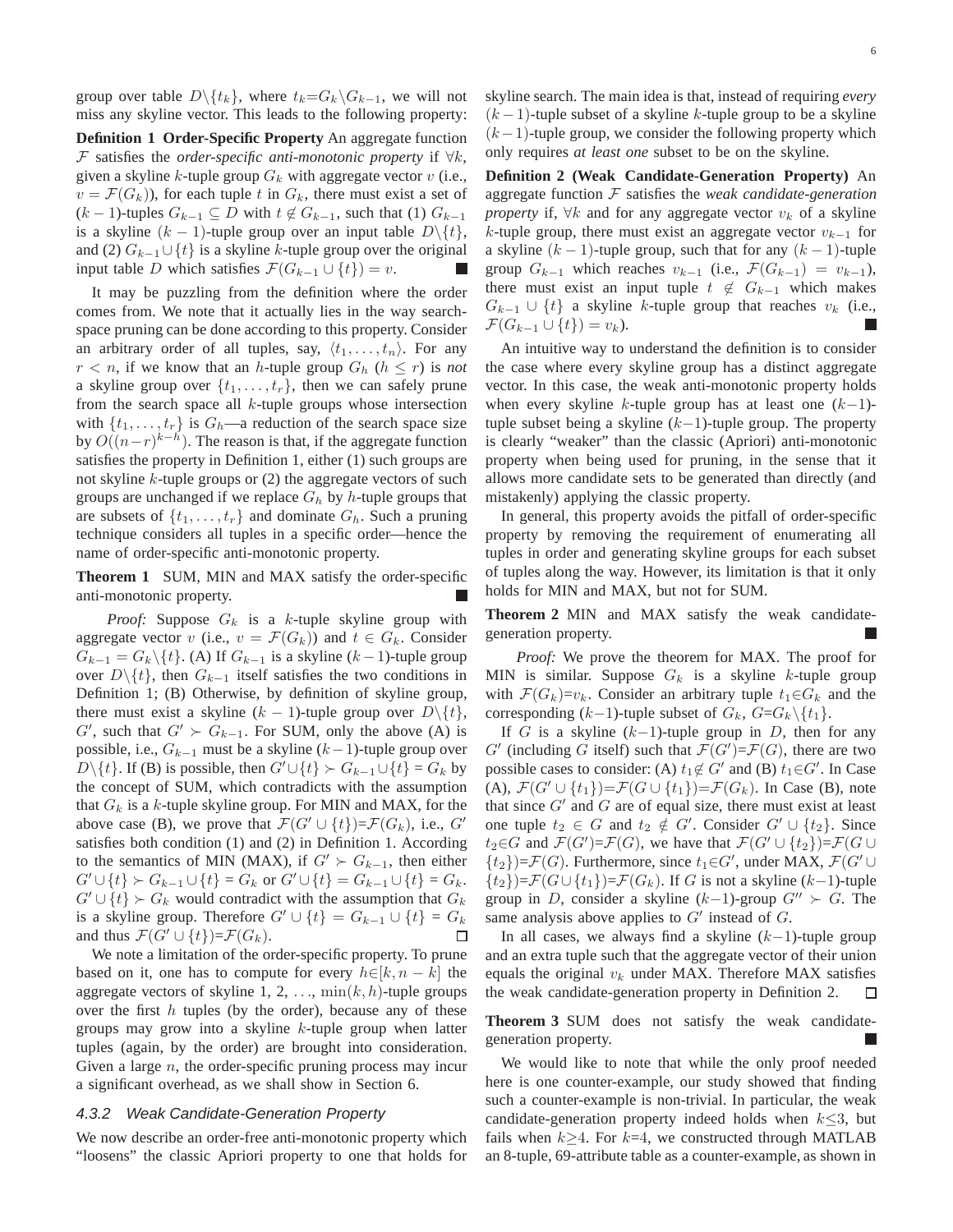$t_1$ :  $\langle$ -131,-40,-4,-4,-98,-20,4,4,-69,-49,-9,-49,-9,54,-59,16,20,20,-107,-22,27,-22,27,61,-39,13,17,13,17,68,-12,-12,89,59,82,35,29,29,46,51,40,51,40,55,27, 56,20,56,20,40,37,37,103,44,104,53,47,53,47,42,85,85,78,76,64,64,90,50,106)

t<sub>2</sub>:  $\langle$  -40,-79,-38,-38,-80,-66,-52,-52,-85,-59,-67,-59,-67,-54,14,-47,-15,-15,-56,0,-41,0,-41,1,-76,-18,-52,-18,-52,-18,-52,-22,-63,-63,18,-52,3,-50,-32,-32,-60,-11,-47,-11,-47,-26,-67,-34,-51,-34,-51,-38,-59,-59,-22,-51,-18,-4,-32,-4,-32,-21,-17,-17,7,-27,-39,-39,-10,-39,-31i

t<sub>3</sub>:  $\langle$  -49,50,-28,-28,51,33,10,10,64,15,35,15,35,20,-102,39,-44,-44,39,-79,14,-79,14,-65,81,-22,28,-22,28,-13,58,58,-51,44,-63,15,-24,-24,62,-52,8,-52,8,-52,8,-52,8,-52,8,-52,8,-52,8,-52,8,-52,8,-52,8,-52,8,-52,8,-52,8 31,57,-1,12,-1,12,-8,45,45,-7,19,6,-56,-8,-56,-8,-35,-9,-9,-68,-10,22,22,-30,5,25 $\rangle$ 

t<sub>4</sub>: (15,-23,-34,-34,-9,-42,-49,-45,-16,-39,-16,-39,-52,-24,-58,-55,-55,13,-27,-47,-27,-47,-57,-28,-46,-54,-46,-54,-71,-29,-29,-48,-59,-67,-60,-57,-57,-41,-52,-55,-52,-55,-59,-53,-62,-54,-62,-54,-61,-50,-50,-68,-57,-75,-62,-63,-62,-63,-61,-63,-63,-63,-67,-64,-64,-72,-64,-70i

t<sub>5</sub>: (67,39,75,-94,68,22,52,-62,58,145,57,-97,-32,-42,22,11,39,-84,86,94,82,-106,-107,-58,50,111,47,-144,-53,-50,130,-87,-77,-29,-42,-8,13,-54,8,51,28,-129,-66,-41,7,39,20,-105,-33,-27,58,-75,-69,-22,-34,18,14,-95,-62,-32,51,-139,-61,-45,35,-89,-60,-27,-55i

t<sub>6</sub>: ( 67,39,-94,75,68,22,-62,52,58,-97,-32,145,57,-42,22,11,-84,39,86,-106,-107,94,82,-58,50,-144,-53,111,47,-50,-87,130,-77,-29,-42,-8,-54,13,8,-129,-66,51,28,-41,7,-105,-33,39,20,-27,-75,58,-69,-22,-34,-95,-62,18,14,-32,-139,51,-61,-45,-89,35,-60,-27,-55i

t7: h 94,-82,44,44,-25,-47,-3,-3,-83,12,-50,12,-50,-11,147,-90,56,56,-66,119,-40,119,-40,84,-122,46,-46,46,-46,20,-86,-86,90,-75,72,-40,30,30,-124,69,- 26,69,-26,38,-91,7,-22,7,-22,12,-71,-71,17,-34,-57,70,-5,70,-5,43,-13,-13,87,-5,-47,-47,38,-17,-54i

t<sub>8</sub>:  $\langle -28,93,75,75,21,95,95,95,68,46,101,46,101,123,-23,115,79,79,1,19,107,19,107,87,80,55,110,55,110,114,84,84,51,136,52,112,91,91,97,69,112,69,112,91,91,92,93,93,112,93,94,95,112,91,91,92,93,94,95,96,112,98,97,99,112,9$ 101,109,96,104,96,104,104,111,111,111,119,104,73,107,73,107,93,100,100,77,119,114,114,101,115,130i

TABLE 4: Counter-example for proving Theorem 3

Table 4. With this counter-example,  $\{t_1, t_2, t_3, t_4\}$  is a skyline group for SUM, whereas none of  $\{t_1, t_2, t_3\}$ ,  $\{t_1, t_2, t_4\}$ ,  $\{t_1, t_3, t_4\}$ , or  $\{t_2, t_3, t_4\}$  is on the 3-tuple skyline.

#### **5 ALGORITHMS**

## **5.1 Dynamic Programming Algorithm Based on Order-Specific Property**

Consider an arbitrary<sup>2</sup> order of the n tuples in the input table, denoted by  $t_1, \ldots, t_n$ . Let  $T_r$  be the set of the first r according to this order, i.e.,  $T_r = \{t_1, \ldots, t_r\}$ . Let  $Sky_k^r$ be set of all skyline k-tuple groups with regard to  $T_r$ , i.e., each group in  $Sky_k^r$  is not dominated by any other k-tuple group consisting solely of tuples in  $T_r$ . One can see that our original problem can be considered as finding  $Sky_k^n$ . We now develop a dynamic programming algorithm which finds  $Sky_k^n$  by recursively solving the "smaller" problems of finding  $Sky_k^{n-1}$  and  $Sky_{k-1}^{n-1}$ , etc.

For ease of presentation, we assume aggregate function SUM in all the propositions, algorithms, and explanations in this section. At the end of the section, we shall explain why the idea is also applicable for MIN and MAX. The algorithm is based on the following idea—All skyline  $k$ -tuple groups in  $Sky_k^n$  can be partitioned into two disjoint sets  $S_1$  and  $S_2$  $(Sky_k^n \equiv S_1 \cup \overline{S_2}$  and  $S_1 \cap S_2 = \emptyset$ ) according to whether a group contains  $t_n$  or not. In particular,  $S_1 = \{G | G \in$  $Sky_k^n, t_n \notin G$ } and  $S_2 = \{G | G \in Sky_k^n, t_n \in G\}$ . One can see that  $S_1 \subseteq Sky_k^{n-1}$ . On the other hand,  $S_2$  is subsumed by a set of groups that can be expanded from  $Sky_{k-1}^{n-1}$ , the skyline (k-1)-tuple groups with regard to  $T_{n-1}$ . More specifically, given a skyline  $k$ -tuple group that contains  $t_n$ , if we remove  $t_n$  from it, then the resulting group belongs to  $Sky_{k-1}^{n-1}$ . These two properties are formally presented as follows. proof. Note that Proposition 2 can be directly derived from Theorem 1.

**Proposition 1** Given  $G \in Sky_k^n$ , if  $t_n \notin G$ , then  $G \in Sky_k^{n-1}$ .

*Proof:* We prove this by contradiction. Assume  $G \notin$  $Sky_k^{n-1}$ . Then, there must be a k-tuple group  $G' \in Sky_k^{n-1}$ . such that  $G' \succ G$ . There are two possible cases. (A)  $G' \in$  $Sky_k^n$ : It contradicts with  $G \in Sky_k^n$ . (B)  $G' \notin Sky_k^n$ : There must exist a k-tuple group  $G'' \in \overset{\circ}{Sky}^n_k$  such that  $G'' \succ G'$ .

By transitivity of dominance relationship,  $G'' \succ G$ . This also contradicts with  $G \in Sky_k^n$ . Hence  $G \in Sky_k^{n-1}$ .  $\Box$ 

**Proposition 2** Under aggregate function SUM, given  $G\in Sky_k^n$ , if  $t_n\in G$ , then  $G\backslash \{t_n\}\in Sky_{k-1}^{n-1}$ . n.

**Algorithm 1:**  $sky\_group(k, n)$ : Dynamic programming algorithm based on order-specific property

**Input**: *n*: input tuples  $T_n = \{t_1, \ldots, t_n\}$ ; *k*: group size;  $k \le n$ **Output**:  $Sky_k^n$ : skyline k-tuple groups among  $T_n$ 

 **if**  $Sky_k^n$  is computed **then return**  $Sky_k^n$ ; **if** k *==* 1 **then**  $S_2^+ \leftarrow \{\{t_n\}\};$ **<sup>5</sup> else**  $S_2^+$  ←  $\emptyset$ ;<br> *Sky*<sub>k-1</sub> ← *sky\_group*(k-1, n-1); **foreach** group  $G \in Sky_{k-1}^{n-1}$  **do**   $\begin{bmatrix} \cdot & \cdot & \cdot \\ \cdot & \cdot & \cdot \\ \cdot & \cdot & \cdot \\ \cdot & \cdot & \cdot \end{bmatrix}$  $S_2^+ \leftarrow S_2^+ \cup \{candidate\_group\};$ **if**  $k < n$  **then**  $12 \quad \int Sky_k^{n-1}$  (i.e.,  $S_1^+$ )  $\leftarrow sky\_group(k, n-1);$ 

**<sup>13</sup> else**  $S_1^+ \leftarrow \emptyset;$  $C_k^n \leftarrow S_1^+ \cup S_2^+;$  $Sky_k^n \leftarrow skyline(C_k^n);$ **return**  $Sky_k^n$ ;

We further explain the dynamic programming algorithm by referring to the outline in Algorithm 1. The idea is also illustrated in Figure 2. The function  $sky\_group(k, n)$  is for finding  $Sky_k^n$ . It first recursively computes  $Sky_{k-1}^{n-1}$  (Line 7). By adding  $t_n$  into each group in  $Sky_{k-1}^{n-1}$  (Line 8-10), the algorithm obtains a superset of the aforementioned  $S_2$ , according to Proposition 2. We denote this superset  $S_2^+$ . By recursively calling the  $sky\_group$  function (Line 12), it further computes  $Sky_k^{n-1}$ , which is a superset of the aforementioned S<sub>1</sub>, according to Proposition 1. We also denote  $Sky_k^{n-1}$  by  $S_1^+$ .  $S_1^+$  and  $S_2^+$  thus contain all necessary candidate groups for  $Sky_k^n$ . Thus, the skyline over candidate groups  $(C_k^n = S_1^+$  $\cup S_2^+$ , Line 15) is guaranteed to be equal to  $Sky_k^n$ . Existing skyline query algorithms (e.g., [5], [10], [12]) can be applied over  $C_k^n$ . We use  $skpline()$  to refer to such algorithms (Line 16). The number of candidate groups considered  $(|S_1^+ \cup S_2^+|)$ can potentially be much smaller than the number of all possible

<sup>2.</sup> We consider a random order in the experimental studies and leave the problem of finding an optimal order (in terms of efficiency) to future work.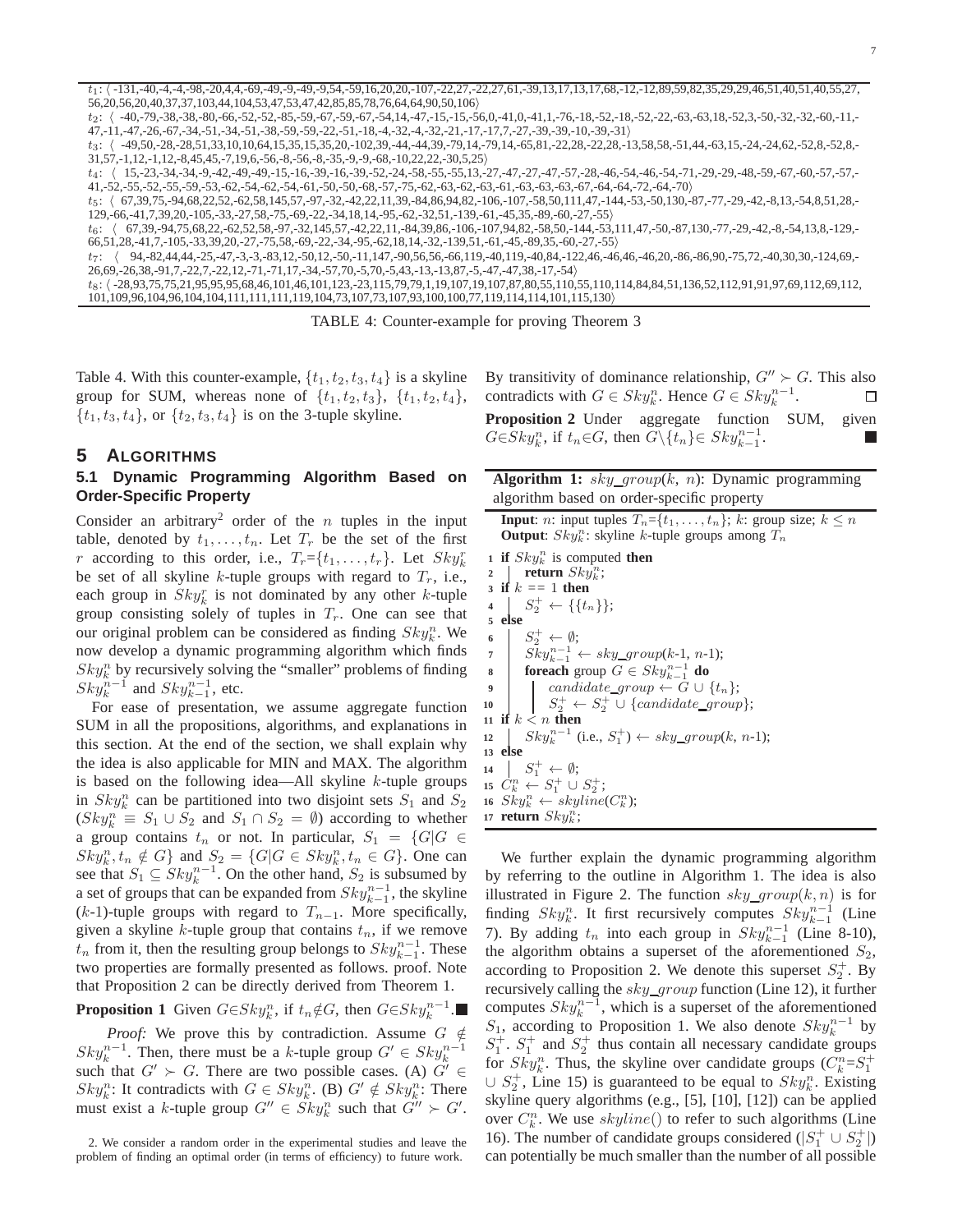groups formed by all tuples, i.e.,  $\binom{n}{k}$ .

Note that  $Sky_k^n$  is needed in calculating both  $Sky_k^{n+1}$ and  $Sky_{k+1}^{n+1}$ . The algorithm recursively calls  $sky\_group(k, n)$ inside  $\frac{k}{y}$  group  $(k, n+1)$ , to compute and memoize  $\frac{Sky_k^n}{s}$ . Later it calls  $sky\_group(k, n)$  again inside  $sky\_group(k +$  $1, n+1$ ). This time  $Sky_k^n$  is not recomputed. Instead, the stored result is directly used (Line 1). Hence it is a dynamic programming algorithm. The sequence of calculating  $Sky_1^1$ ,  $...$ ,  $Sky_k^n$  is shown by the dashed directed lines in Figure 2(b).



Fig. 2: (a) Calculate  $Sky_k^n$  from  $Sky_{k-1}^{n-1}$  and  $Sky_k^{n-1}$ ; (b) Dynamic programming algorithm for calculating  $\overrightarrow{Sky}_k^n$ 

Our discussion in this section so far assumed SUM. For MIN and MAX, Proposition 2 requires a small modification, as shown in the following Proposition 3.

**Proposition 3** Under aggregate function MIN and MAX, given  $G \in Sky_k^n$ , if  $t_n \in G$ , then there exists a group  $G' \in Sky_{k-1}^{n-1}$ such that  $F(G' \cup \{t_n\})=F(G)$ .

The implication of the applicability of Proposition 3 (instead of Proposition 2) for MIN and MAX is that, if we still apply Algorithm 1, the  $S_2^+$  produced by Line 8-10 is not guaranteed to be a superset of the aforementioned  $S_2$ . In other words, Line 16, which applies the skyline operation over candidate groups, cannot guarantee to produce  $Sky_k^n$ . However, the algorithm can still guarantee that the result of it contains all distinct aggregate vectors in  $Sky_k^n$ , based on Proposition 3. Note that our goal is to find all distinct skyline vectors and their accompanying (sample) skyline groups for MIN and MAX. Hence the algorithm suffices for our goal without change.

### **5.2 Iterative Algorithm Based on Weak Candidate-Generation Property**

The weak candidate-generation property (Definition 2) can be summarized as follows. Consider the scenario when every skyline group has a distinct aggregate vector. Given a skyline group  $G$  and any  $i$ , at least one  $i$ -tuple sub-group of  $G$  must be a skyline i-tuple group. Based on this property, Algorithm 2 iteratively generates candidate i-tuple groups by adding new tuples into skyline  $(i-1)$ -tuple groups (Line 6-12) and applies skyline algorithm over these candidates to find skyline  $i$ -tuple groups (Line 14). At every step of iteration, the algorithm only needs to generate  $i$ -tuple candidates by extending skyline  $(i - 1)$ -tuple groups instead of all  $(i - 1)$ -tuple groups. Hence it effectively prunes candidate groups by generation.

In reality, multiple skyline groups can have the same aggregate vector. The aforementioned statement is not true anymore. That is, given a skyline group  $G$  and any  $i$ , it is possible that none of its  $i$ -tuple sub-groups is a skyline  $i$ -tuple group. However, by Definition 2 and Theorem 2, a slightly different

statement can be made for MIN and MAX—Given a skyline k-tuple group  $G_k$  and any i, there exists at least a skyline ituple group  $G_i$  that, when padded with other  $k-i$  tuples, will result in a skyline k-tuple group  $G'_{k}$  such that  $F(G'_{k})=F(G_{k})$ . Furthermore, given any skyline *i*-tuple group  $G_i^{\prime\prime}$  such that  $F(G_i')=F(G_i)$ , we can pad  $G_i'$  with  $k-i$  other tuples to get a skyline k-tuple group that has the same aggregate vector as  $G_k$ . Therefore, although Algorithm 2 does not produce all skyline groups, it guarantees to find all distinct skyline vectors.

|                                       | <b>Algorithm 2:</b> $sky\_group(k, n)$ : Iterative algorithm based |
|---------------------------------------|--------------------------------------------------------------------|
| on weak candidate-generation property |                                                                    |

**Input**: *n*: input tuples  $T_n = \{t_1, \ldots, t_n\}$ ; *k*: group size;  $k \leq n$ **Output**:  $Sky_k$ : skyline k-tuple groups among  $T_n$  $1 \ C_1 \leftarrow T_n;$  $Sky_1 \leftarrow skyline(C_1);$  **for**  $i \leftarrow 2$  **to** k **do**  //generate candidate *i*-tuple groups  $C_i$  from skyline  $i-1$ -tuple groups  $Sky_{i-1}$ .  $C_i \leftarrow \emptyset;$  **foreach**  $G \in Sky_{i-1}$  **do foreach**  $t \in T_n$  **do**  | | //generate candidate group **if**  $t \notin G$  **then**  $\begin{array}{|c|c|c|c|}\hline \textbf{10} & & G' \leftarrow G \cup \{t\}; \end{array}$  **if**  $G' \notin C_i$  **then**  $\begin{array}{|c|c|c|c|}\n\hline\n12 & \quad & \quad \text{ } & \quad \text{ } & \quad \text{ } & \quad \text{ } & \quad \text{ } & \quad \text{ } & \quad \text{ } & \quad \text{ } & \quad \text{ } & \quad \text{ } & \quad \text{ } & \quad \text{ } & \quad \text{ } & \quad \text{ } & \quad \text{ } & \quad \text{ } & \quad \text{ } & \quad \text{ } & \quad \text{ } & \quad \text{ } & \quad \text{ } & \quad \text{ } & \quad \text{ } & \quad \text{ } & \quad \text{ } & \quad \text{ } & \quad \text{ } & \quad \text{$  //generate skyline *i*-tuple groups  $Sky_i$  based on candidates  $C_i$   $Sky_i \leftarrow skyline(C_i);$ **return** Sky<sup>k</sup>

**On Feasibility of Combining Order-Specific and Weak Candidate-Generation Properties**: The order-specific and weak candidate-generation properties cannot be meaningfully combined. The candidate and skyline groups generated in Algorithm 2 are with respect to all  $n$  tuples, for different group size  $k$ . However, the candidate and skyline groups in Algorithm 1 are with respect to the first  $i$  ( $i=1..n$ ) tuples by a particular order. The combination is possible at the last step of Algorithm 1. We can take the intersection of  $C_k^n$ from Algorithm 1 and  $C_k$  from Algorithm 2 and then invoke  $skpline(C_k^n \cap C_k)$ . Even for this last step, the cost saving in skyline() due to less candidates may not make up for the extra cost in producing both candidate sets  $C_k^n$  and  $C_k$ .

**Complexity Analysis:** The worst-case complexity of both Algorithms 1 and 2 is  $O({n \choose k})$ , which is as poor as the complexity of the brute-force approach of enumerating all possible groups as candidates. We note that similarly the worst-case complexity of frequent itemset mining algorithms [1] is also exponential and equally poor as that of a brute-force approach. For both problems, it is the characteristics of real datasets that enables the algorithms to prune many candidates and thus to achieve better efficiency in reality. Specifically, one can see from Algorithms 1 and 2 that a critical factor determining the average-case complexity of these algorithms is the number of unique *i*-tuple skyline vectors in a *j*-tuple subset of the database (where  $i \in [1, k]$  and  $j \in [1, n]$ ) - which in turn depends on the underlying data distribution. For example, the number of unique skyline vectors tends to be small when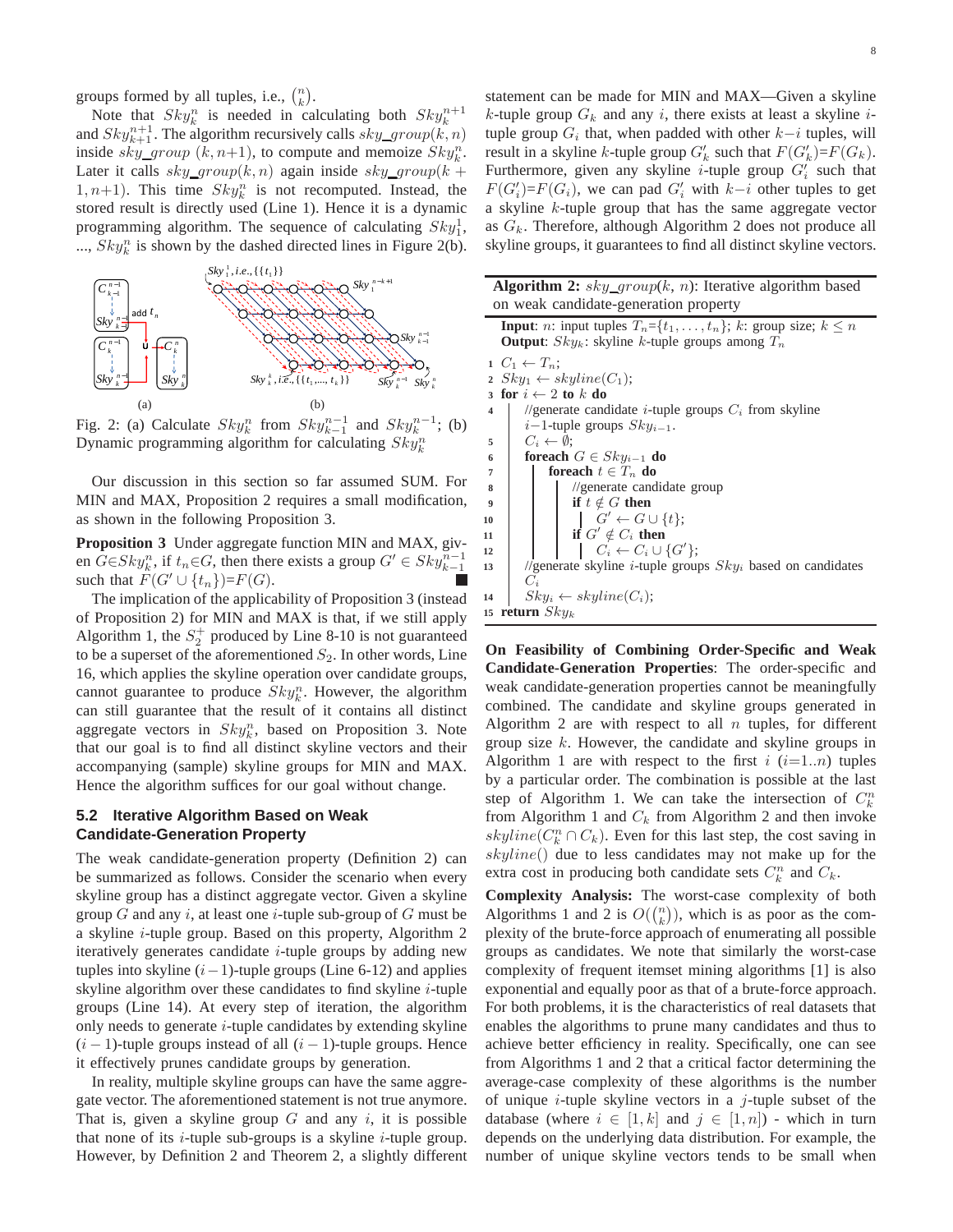values of different attributes are positively correlated: In the extreme-case scenario where all attributes share the same value, the number of unique skyline vector is always 1 for all  $i$  and  $j$ . On the other hand, there tends to be a large number of unique skyline vectors when the attributes are independently distributed. We shall evaluate the efficiency of Algorithms 1 and 2 over real-world datasets in the experiments section.

## **5.3 From Distinct Vectors to Equivalent Groups**

For MIN and MAX, even the output size - i.e., the number of skyline groups produced - may be too large to explicitly compute and store. As discussed in Section 4.1, for output compression, we only need to retain one representative skyline group for each distinct aggregated vector. To be more specific, it is sufficient for  $Sky_k^n$  in Algorithm 1 and  $Sky_k$ in Algorithm 2 to contain one representative group for each distinct aggregated vector of k-tuple groups. It can be easily achieved by a simple modification of the skyline algorithm at Line 16 of Algorithm 1 and Line 14 of Algorithm 2. Whenever a candidate group is compared with current groups in the skyline, we prune it if it is equivalent to some existing group. This will further reduce the size of candidate groups and the number of group comparisons in succeeding iterations.

For input pruning, in the case of SUM and MIN, we remove all tuples dominated by at least  $k$  others. In the case of MAX, we remove all tuples not on the skyline. We showed in Section 4.2 that such input pruning techniques are safe - i.e., we will still obtain all distinct vectors and their representatives.

As discussed in Section 4.1, although in many cases distinct vectors and their representative groups suffice, a user may request all skyline groups equivalent to a particular aggregated vector, for applying further criteria in choosing a group. To return such equivalent groups, various postprocessing steps are required, due to output compression and input pruning. Below we discuss such postprocessing for individual functions.

Note that the same Algorithm 1 and 2 work if we do not apply output compression and input pruning. However, even if our application is to ultimately find all skyline groups, it is still beneficial to apply these two techniques and use postprocessing steps to find all skyline groups. Output compression and input pruning together not only reduce the output size, but also save computational cost by allowing the algorithms to deal with smaller input and intermediate results. In Section 6 we present experimental results to compare the execution time of our methods with and without  $k$ -dominator tuple pruning. The results verify the benefit of applying this pruning technique regardless of the ultimate output—representative groups for all distinct aggregated vectors or all skyline groups.

**SUM**: No postprocessing is necessary for SUM. First, a kdominator tuple cannot appear in any skyline  $k$ -tuple group, as discussed in Section 4.2. Thus, input pruning will not trigger postprocessing for SUM. Second, if the ultimate goal is to fetch all skyline groups, output compression should not be applied, because there is no effective way of reconstructing skyline groups from distinct aggregated vectors. In Line 16 of Algorithm 1, all skyline  $i$ -tuple groups should be retained, without applying the aforementioned simple modification that removes equivalent groups. Note that SUM only satisfies the order-specific property. Thus, only Algorithm 1 applies.

**Algorithm 3:** Finding skyline groups with identical aggregated vectors (MIN function)

| gated $\sqrt{C}$ vectors $\sqrt{C}$ visits function)                                                                                                               |
|--------------------------------------------------------------------------------------------------------------------------------------------------------------------|
| <b>Input:</b> input tuples R; k: group size; $k <  R $<br><b>Output:</b> $Sky:$ skyline k-tuple groups for R                                                       |
| $1 \; Sku \leftarrow \emptyset$ :                                                                                                                                  |
| $\sigma$ $T$ $\leftarrow$ remove k-dominator tuples from R;                                                                                                        |
| 3 $n \leftarrow  T $ ; /* number the tuples in T as $t_1, , t_n$ */                                                                                                |
| 4 $Sky_k \leftarrow sky\_group(k, n);$ /* Algorithm 1 or Algorithm 2 */                                                                                            |
| 5 foreach skyline k-tuple group $G \in Sky_k$ do                                                                                                                   |
| 6 $R_G \leftarrow$ the set of tuples in R that dominate or are                                                                                                     |
| equivalent to the aggregated vector of $G$ ;<br>equivalent to the aggregated for $R_G$ <b>do</b><br><b>foreach</b> k-combination $G'$ of tuples in $R_G$ <b>do</b> |
|                                                                                                                                                                    |

**8**  $Sky \leftarrow Sky \cup \{G'\};$ 

**<sup>9</sup> return** Sky;

**Algorithm 4:** Finding skyline groups with identical aggregated vectors (MAX function)

|    | <b>Input:</b> input tuples R; k: group size; $k <  R $                  |
|----|-------------------------------------------------------------------------|
|    | <b>Output</b> : $Sky:$ skyline k-tuple groups among R                   |
|    | $1 \; Sky \leftarrow \emptyset;$                                        |
|    | $\alpha$ $T \leftarrow$ remove k-dominator tuples from R;               |
|    | 3 $n \leftarrow  T $ ; /* number the tuples in T as $t_1, , t_n$ */     |
|    | 4 $Sky_k \leftarrow sky\_group(k, n);$ /* Algorithm 1 or Algorithm 2 */ |
| 5  | <b>foreach</b> skyline k-tuple group $G \in Sky_k$ <b>do</b>            |
| 6  | $v \leftarrow$ the aggregated vector of G                               |
| 7  | $candidate\_group \leftarrow \emptyset;$                                |
| 8  | $i \leftarrow 1$ ;                                                      |
| 9  | $p[1] \leftarrow null;$                                                 |
| 10 | while $i > 0$ do                                                        |
| 11 | $/*$ Note that it is fine to select a tuple multiple times              |
|    | because a tuple can get the same value as $v$ on                        |
|    | multiple dimensions. */                                                 |
| 12 | $candidate\_group \leftarrow candidate\_group \setminus \{p[i]\};$      |
| 13 | $p[i] \leftarrow$ get the next tuple in R that has v's value on         |
|    | the <i>i</i> th dimension;                                              |
| 14 | if $p[i] == null$ then $i \leftarrow i-1$ ; continue;                   |
| 15 | $candidate\_group \leftarrow candidate\_group \cup \{p[i]\};$           |
| 16 | if $ candidate\_group  > k$ then continue;<br>if $i = = d$ then         |
| 17 | /* $d$ is the number of dimensions. */                                  |
| 18 | $k' \leftarrow k -  candidate\_group ;$                                 |
| 19 | if $k' = 0$ then                                                        |
| 20 | $Sky \leftarrow Sky \cup \{candidate\_group\};$                         |
| 21 | else                                                                    |
| 22 | $R' \leftarrow R \setminus candidate\_group;$                           |
| 23 | <b>foreach</b> $k'$ -tuple combination $G'$ among the                   |
|    | tuples in $R'$ do                                                       |
| 24 | $Sky \leftarrow Sky \cup \{candidate\_group \cup$                       |
|    | $G'\}$                                                                  |
| 25 | else                                                                    |
| 26 | $i \leftarrow i + 1$ :                                                  |
| 27 | $p[i] \leftarrow null;$                                                 |
|    | 28 return $Sky;$                                                        |

**MIN**: Two factors contribute to the need for postprocessing. First, the pruned  $k$ -dominator tuples may appear in skyline groups. Second, the aforementioned equivalent group removal performed at Line 16 of Algorithm 1 and Line 14 of Algorithm 2 will only keep one representative for each distinct aggregated vector. Note that both algorithms are applicable to MIN since MIN satisfies both order-specific and weak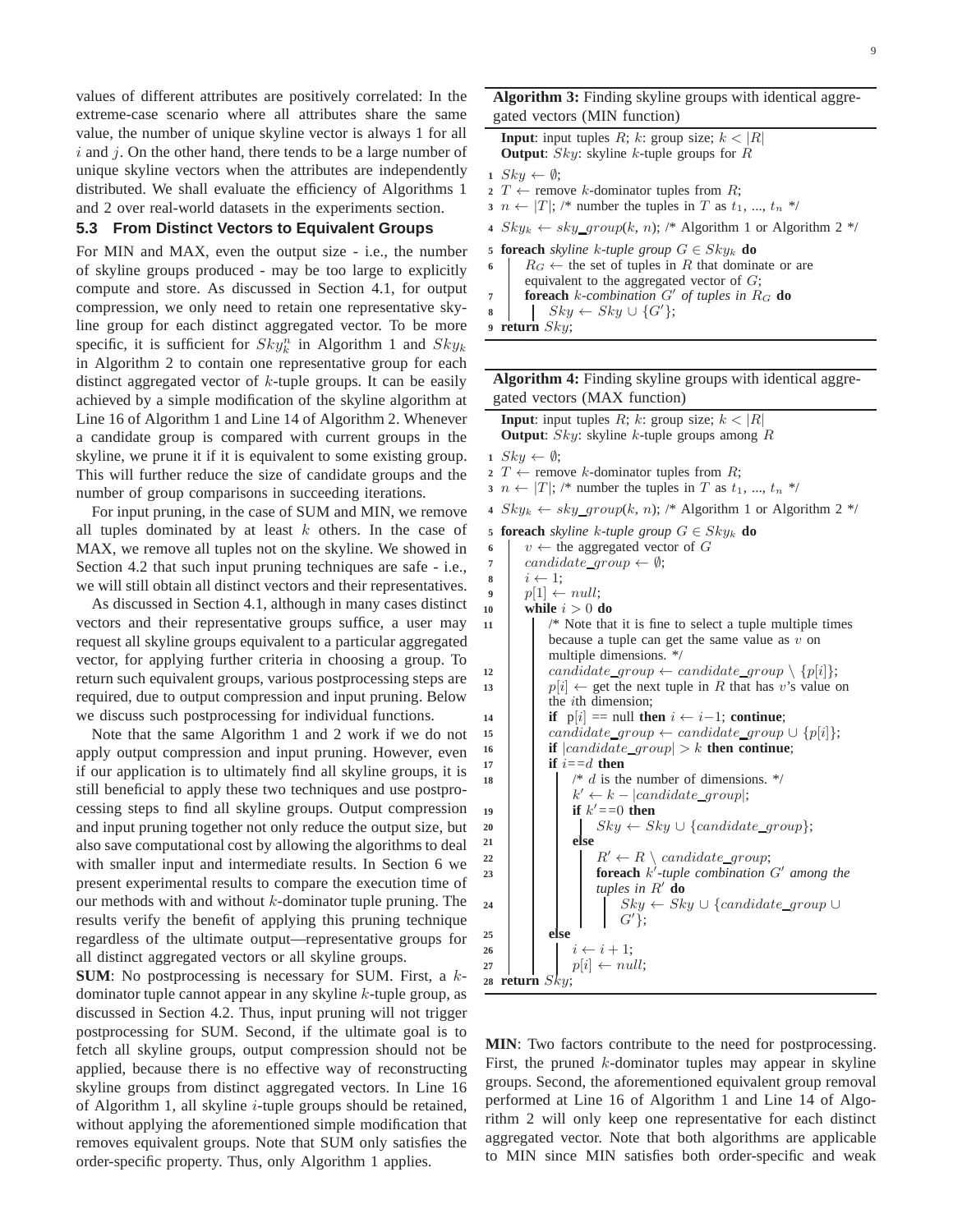candidate-generation properties. At the end of both algorithms, we obtain  $Sky_k$ , which contains representatives of all distinct aggregated vectors, but not necessarily all skyline  $k$ -tuple groups. To generate all skyline groups from  $Sky_k$  for MIN, we follow Algorithm 3. For each representative group, we find all the tuples that dominate or are equal to its aggregated vector. Any k−combination of these tuples is a skyline k-tuple group. This is based on the results from Section 4.1.

**MAX**: Algorithms 1 and 2 are both applicable to MAX. Similar to MIN, MAX needs postprocessing due to both input pruning and output compression. We thus devise Algorithm 4 to produce all skyline groups from representative groups.

For each representative group  $G$  that is found by Algorithms 1 and 2, Algorithm 4 uses a backtracking process to find all skyline groups that are equivalent to  $G$ . Denote the aggregated vector for  $G$  as  $v$ . On each dimension, we maintain a list of tuples from  $R$  (all input tuples to be considered) that attain  $v$ 's value on that dimension. We use the backtracking algorithm to enumerate all possible groups of the tuples from these lists, such that the groups have the same aggregated vector v and have less than or equal to k tuples. If a group has less than  $k$  tuples, it means there can be some "free" tuples. Any combination of other tuples will complement this group to form a skyline  $k$ -tuple group (Line 25-27).

A special case for MAX function is when there is only one distinct aggregated vector, i.e., all skyline k-tuple groups reach the highest possible value on every dimension. In Algorithms 1 and 2, whenever an *i*-tuple candidate group  $(i \leq k)$  is generated, we test if this group attains the highest possible value on every attribute. If so, we have already found the aggregated vector for all skyline groups. Using that vector, we either find one representative group or all skyline groups, by a backtracking process that is essentially the same as Algorithm 4. We omit the details.

# **6 EXPERIMENTS**

The algorithms were implemented in C++. We executed all experiments on a Dell PowerEdge 2900 III server running Linux kernel 2.6.27-7, with dual quad-core Xeon 2.0GHz processors, 2x6MB cache, 8GB RAM, and three 250GB SATA HDs in RAID5.

**Datasets**: We collected 512 tuples of NBA players who played in the 2009 regular season [20]. The tuple of each player has 5 statistics (i.e., 5 attributes) that measure the player's performance. The statistics are points per game (PPG), rebounds per game (RPG), assists per game (APG), steals per game (SPG), and blocks per game (BPG). Players and groups of players are compared by these statistics and their aggregates.

Another dataset is a collection of 35000 tuples that represent stocks for all the publicly traded firms as of December  $31^{st}$ , 2009 in several international markets [25]. Each tuple has 4 attributes, which are market capital (MC), stock price (SP), interest coverage ratio (ICR) and net income (NI). All the values were converted to US dollars.

To study the scalability of our methods, we also experimented with synthetic datasets produced by the data generator in [5]. The datasets have 1 to 10 million tuples, on 5 attributes. The data generator allows us to produce datasets where the attributes are correlated, independent, and anti-correlated. In independent datasets, the attribute values of a tuple were generated by a uniform distribution. In correlated datasets, attribute values were generated using normal distributions. Anti-correlated datasets were generated by a more complex procedure, which involves adding and subtracting values from otherwise uniformly distributed attribute values.

**Aggregate Functions and Methods Compared**: We investigated the performance of the two algorithms discussed in Section 5, namely the algorithms based on order-specific property (OSM) and weak candidate-generation property (WCM). We also compared these methods with the baseline method (BASELINE), which is a direct adaptation of the general framework in [31] for our skyline group problem. (The detailed discussion of [31] is in Section 2.) We executed these methods for the aggregate functions discussed in previous sections—SUM, MIN, and MAX.

**Parameters**: We ran our experiments under combinations of two parameter values, which are number of tuples, i.e., dataset size  $(n)$  and number of tuples per group, i.e., group size  $(k)$ .

**Values Measured**: For each applicable combination of aggregate function, method, and parameter values, we measured the execution time needed to find all distinct aggregate vectors and their representative groups, as well as the time to find all skyline groups. Besides execution time, we also measured the total number of candidate groups generated and number of pairwise group (aggregated vector) comparisons in the process. Due to the iterative nature of OSM and WCM, they call the basic skyline function multiple times. Hence, the total number of generated candidate groups is the cumulative sizes of inputs to all skyline function invocations. Furthermore, OSM produces candidate groups by merging two disjoint sets of smaller groups. Here input size was calculated as the summation of the sizes of disjoint sets.

| $\boldsymbol{n}$ |            | $k=2$                                              |         |         | $k = 4$                    |      | $k = 6$ |                             |           |      |
|------------------|------------|----------------------------------------------------|---------|---------|----------------------------|------|---------|-----------------------------|-----------|------|
|                  |            | G                                                  |         |         | G                          |      |         | G                           |           |      |
|                  | <b>SUM</b> |                                                    | 247     | 247     |                            | 1654 | 1654    |                             | 6146      | 6146 |
| 1 M              | <b>MIN</b> | $4 \times 10^{11}$ 187 141 $4 \times 10^{22}$ 1914 |         |         |                            |      | 436     | $1\times10^{33}$            | 12816     | 870  |
|                  | MAX        |                                                    |         | 368 220 |                            | 147  | 73      |                             | 2.9 M     |      |
|                  | <b>SUM</b> |                                                    |         | 219 219 |                            | 1610 | 1610    |                             | 7482      | 7482 |
| 4 M              |            | MIN $8 \times 10^{12}$ 179 131 $1 \times 10^{25}$  |         |         |                            | 2182 | 461     | $6\times10^{36}$ 17784 1148 |           |      |
|                  | MAX        |                                                    |         | 396 274 |                            | 164  | 78      |                             | 11 M      |      |
|                  | <b>SUM</b> |                                                    | 221 221 |         |                            | 1374 | 1374    |                             | 5825 5825 |      |
| 7 M              |            | MIN $2 \times 10^{13}$ 188 134 $1 \times 10^{26}$  |         |         |                            | 2193 | 455     | $2\!\times\!10^{38}$        | 16347     | 1002 |
|                  | MAX        |                                                    |         | 552 323 |                            | 354  | 90      |                             | 55 M      |      |
|                  | <b>SUM</b> |                                                    |         | 210 210 |                            | 1300 | 1300    |                             | 4487      | 4487 |
| 10 M             | <b>MIN</b> | $4\times10^{13}$                                   |         |         | 183 133 $4 \times 10^{26}$ | 2130 | 450     | $1\times10^{39}$            | 15442     | 913  |
|                  | <b>MAX</b> |                                                    | 402 224 |         |                            | 968  | 63      |                             | 0.8 B     |      |

TABLE 5: Number of all groups (G), skyline groups (S), distinct skyline group vectors  $(V)$ , under various  $n, k$ , and functions. Correlated synthetic dataset. M: million, B: billion

#### **6.1 Study of Different Aggregate Functions**

**Size of Output under Different Functions:** Table 5 shows, for different  $n$ ,  $k$ , and aggregate functions, the number of all possible groups (G), the number of all skyline groups (S), and the number of distinct aggregate vectors (V) for the skyline groups. The table is for correlated synthetic datasets. The observations made on the NBA dataset were similar. It can be seen that G quickly becomes very large, which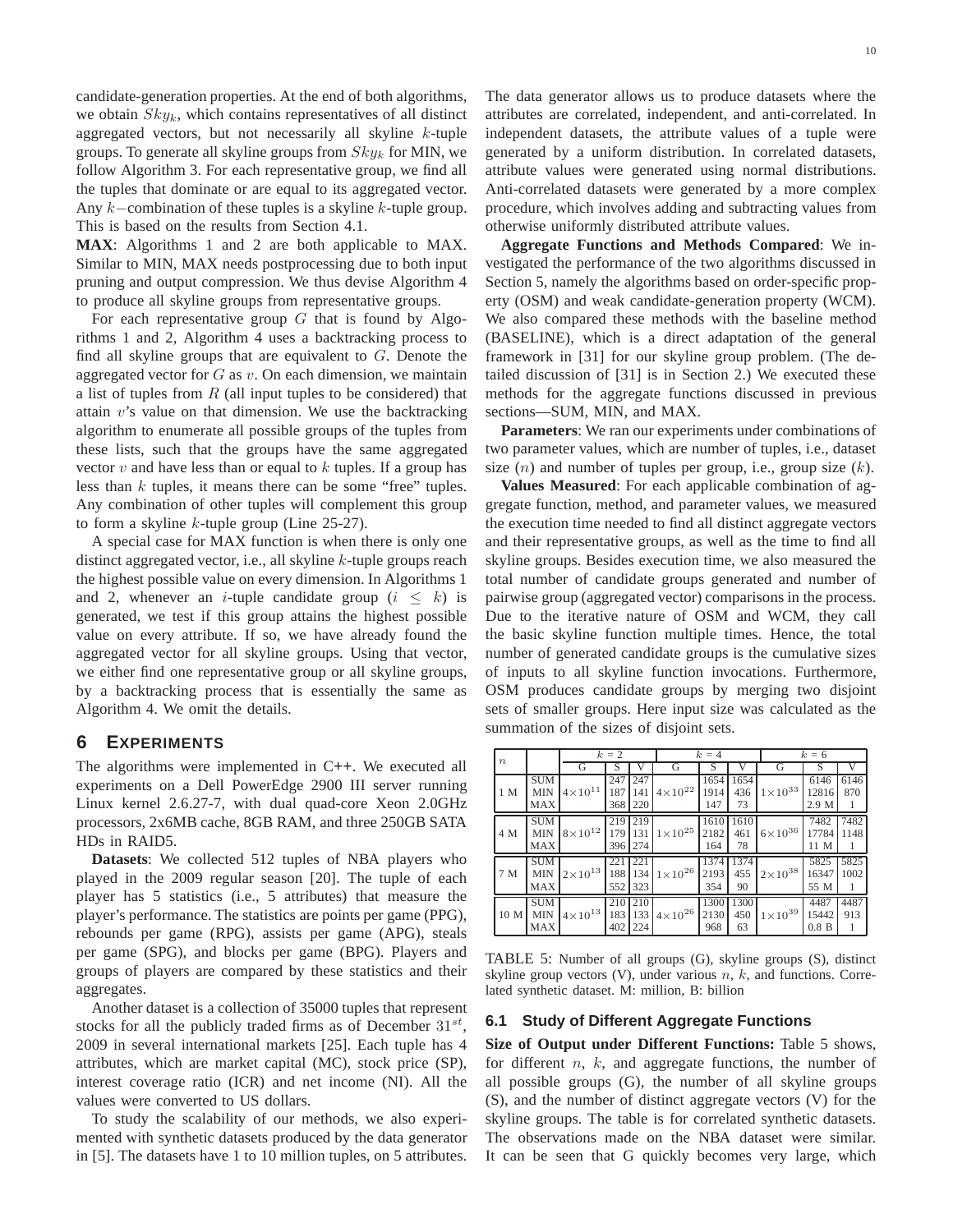

Fig. 3: (a)-(b): Execution time (seconds, log scale) and (c)-(d): number of candidate groups (log scale), mixture of SUM/MAX/MIN

|                |                 |                    |              |               |             | PPG   | <b>RBG</b> | APG  | <b>SPG</b> | <b>BPG</b> |
|----------------|-----------------|--------------------|--------------|---------------|-------------|-------|------------|------|------------|------------|
| G1             | Carmelo Anthony | Kobe Brvant        | Kevin Durant | LeBron James  | Dwyane Wade | 283.2 | 63.4       | 52.2 | 15.2       |            |
| G <sub>2</sub> | Andrew Bogut    | Marcus Camby       | Monta Ellis  | Dwight Howard | Josh Smith  | 166.2 | 96.4       | 32.2 | 13.4       | 19.4       |
| G3             | Trevor Ariza    | Monta Ellis        | Dwyane Wade  | Dwight Howard | Josh Smith  | 202   | 72.6       | 43.2 | 16.6       |            |
| G <sub>4</sub> | Carlos Boozer   | <b>Baron Davis</b> | LeBron James | Raion Rondo   | Chris Paul  | 193.8 | 61.2       | 80.6 | 17.6       | 4.8        |
| G5             | Andrew Bogut    | LeBron James       | Chris Paul   | Dwight Howard | Jason Kidd  | 185.8 | 8          | 64   | 14         | 13.8       |

PPG:Point Per Game, RBG: ReBound per Game, APG: Assist Per Game, SPG: Steal Per Game, BPG: Block Per Game TABLE 6: Sample skyline groups from 512 players, 5 players per group

indicates that any exhaustive method will suffer due to the large space of possible answers. We want to point out that the number of skyline vectors (V) can be large (e.g., under  $k=6$ ). As discussed in Section 1, these distinct vectors become the input to further post-processing such as filtering, ranking and browsing. When a particular skyline vector is chosen by a user, the corresponding equivalent skyline groups are generated upon request.

Among the three functions, in general SUM has the largest number of skyline vectors and MAX results in the smallest output size (V). This is due to the intrinsic characteristics of these functions. In computing the aggregate vector for a group, SUM reflects the strength of all group members on each dimension. Hence it is more difficult for a group to dominate or equal to another group on every dimension. In contrast, MIN (MAX) chooses the lowest (highest) value among group members on each dimension. Hence skyline groups are formed by relatively small number of extremal tuples.

On the other hand, if we compare the sizes of all skyline groups including the equivalent ones, it is rare under SUM to have multiple skyline groups sharing the same aggregate vector. MAX results in much more equivalent groups. Moreover, under MAX, when group size  $k$  is larger than or equal to the number of attributes (5 for the datasets), all skyline groups have the same aggregate vector that attains the highest value on every attribute.

**Dealing with a Mixture of Aggregate Functions:** Our methods allow a mixture of different aggregate functions applied on different attributes. OSM can handle arbitrary mixture of SUM, MIN, and MAX, while WCM can handle any mixture of MIN and MAX. Figure 3 shows the execution time of OSM over the 5-attribute NBA dataset, for 3 different mixtures of functions. For example, 3SUM means SUM function on the first 3 of the 5 attributes, and MIN and MAX on the remaining 2 attributes. From Figure 3 we can see that SUM function is typically more expensive. This is because output compression has less effect on SUM, under which it is more difficult for a group to dominate other groups.

## **6.2 Experiments on NBA Dataset**

**Sample Resultant Skyline Groups:** Table 6 shows several sample skyline 5-tuple groups under aggregate function SUM, from the NBA dataset. We see the sample groups are formed by elite players with different strengths. For instance, G1 is excellent in scoring (PPG), G2 excels in defense (RBG and BPG), and G3 is a very balanced group that is strong on many aspects although not the best on any dimension.

**Comparison of Various Methods:** Figure 4-6 show the execution time and number of generated candidate groups, by BASELINE/OSM/WCM under all applicable functions, over the NBA dataset. Figure 7 further shows the number of pairwise group (aggregate vector) comparisons performed by these algorithms under MIN and MAX. In sub-figure (a) and (c) of these figures, we fix the size of dataset  $(n)$  to 300 tuples and vary group size  $(k)$ . In sub-figure (b) and (d) of these figures, we fix the group size ( $k=5$  for SUM/MIN and  $k=3$  for MAX) and vary dataset size. We observed that OSM/WCM performed substantially (often orders of magnitude in execution time) better than BASELINE. Without the properties, BASELINE produced much more candidate groups than OSM/WCM and thus incurred much more pairwise group (aggregate vector) comparisons inside skyline function invocations.

**Effect of Input Pruning:** Input pruning was applied in all the experiments for Figure 4-6. It had a good impact on the performance of all algorithms, since it significantly reduced the size of input. Table 7 shows that, in all considered cases on NBA dataset, less than 100 tuples remained after k-dominator tuple pruning was applied. Figure 8 shows that substantial saving on execution time was achieved for all functions.

| $\boldsymbol{n}$ | κ<br>$=$ | $k = 3$ | $k=5$ | $\equiv$ |
|------------------|----------|---------|-------|----------|
| 100              | 19       | 31      | 37    |          |
| 200              | 22       | 37      | 47    | 57       |
| 300              | 24       | 50      | 61    | 67       |
| 400              | 29       | 62      | 78    | 86       |
| 500              | 30       | 62      | 83    | 94       |

TABLE 7: Number of tuples dominated by  $\lt k$  tuples in NBA

**Search Space Pruning Power of OSM and WCM:** Figure 5, 6 and 7 compare OSM and WCM, in terms of execution time, number of candidate groups produced, and number of pairwise group (aggregate vector) comparisons incurred. We observed that, in terms of execution time, OSM performed better than WCM on the NBA dataset under both MIN and MAX. Although WCM demonstrated better pruning power in most cases as it resulted in less candidate groups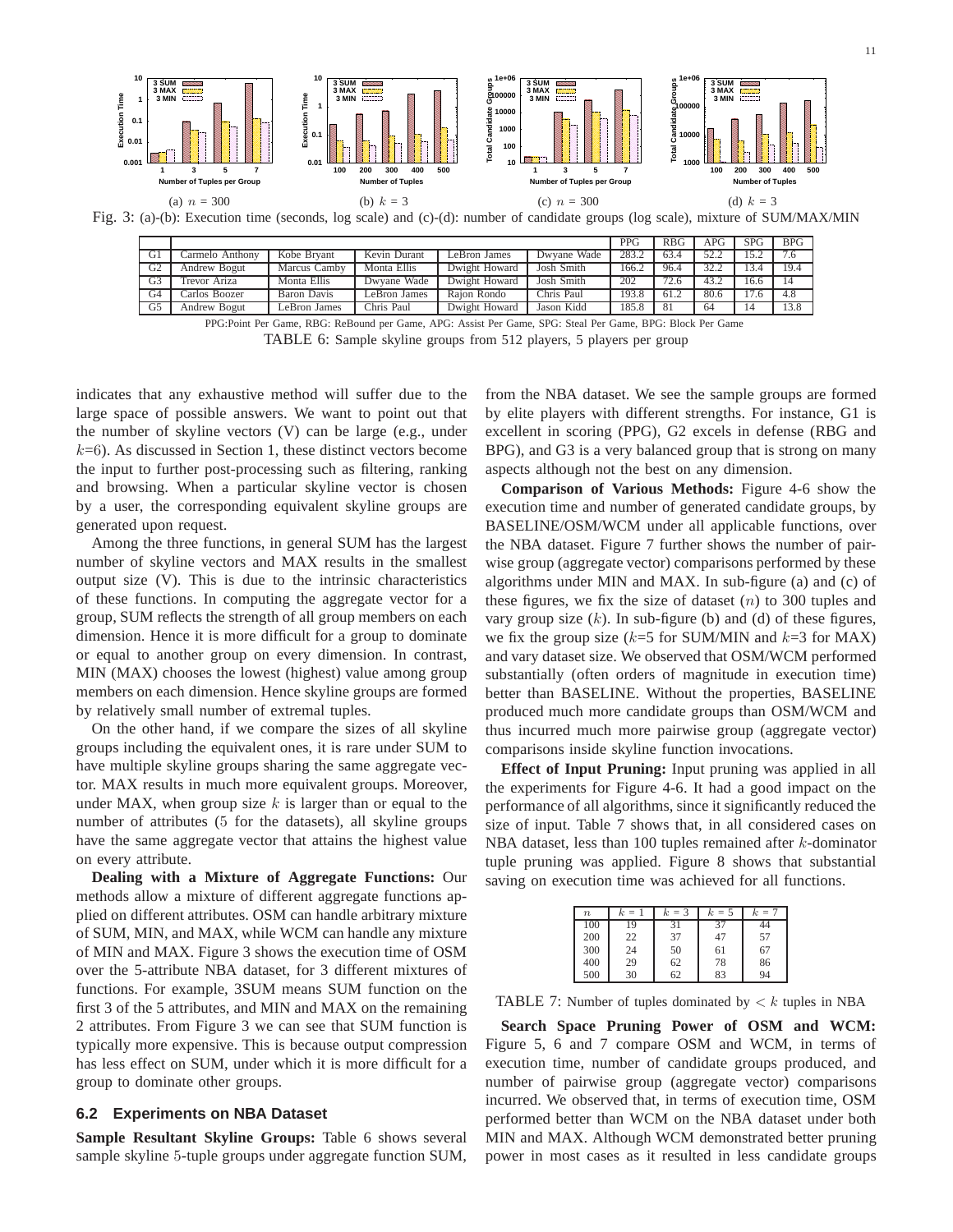

(Figures 5(c), 5(d),  $6(c)$ , and  $6(d)$ ), WCM required more pairwise group comparisons than OSM (Figure 7). Hence it lost in comparison with OSM.

**1 2 3 4 Number of Tuples per Group** Fig. 9: Finding all skyline groups for MAX,  $n=100$ , OSM

**Effect of Output Compression:** Figure 9 shows the cost (in execution time) of post-processing for obtaining all skyline groups from distinct skyline vectors, on the NBA dataset, for  $n = 100$ , MAX function, and OSM algorithm. We can see that in this configuration finding all skyline groups only doubled the execution time. This verifies that, even though the problem of finding all skyline groups from distinct vectors is an NPhard problem, in practice it is usually efficient due to the small number of tuples that can "hit" MAX attribute values, as explained in Section 4.1. As  $n$  increases, naturally the cost of post-processing will also increase. However, in reality we may only need to produce the equivalent groups for a skyline vector chosen by the user, instead of for all skyline vectors.

### **6.3 Experiments on Stock Dataset**

 **0 0.005 0.01**

Ě

We also experimented on the Stock dataset. As the behavior of our algorithms on this dataset is mostly similar to that on the NBA dataset, we do not present extensive results. Figure 10 shows the performance of OSM and WCM for group size  $k = 3$  under various input sizes. It is observed that, although the stock dataset is much bigger than the NBA dataset, the execution time is still considerably small. This is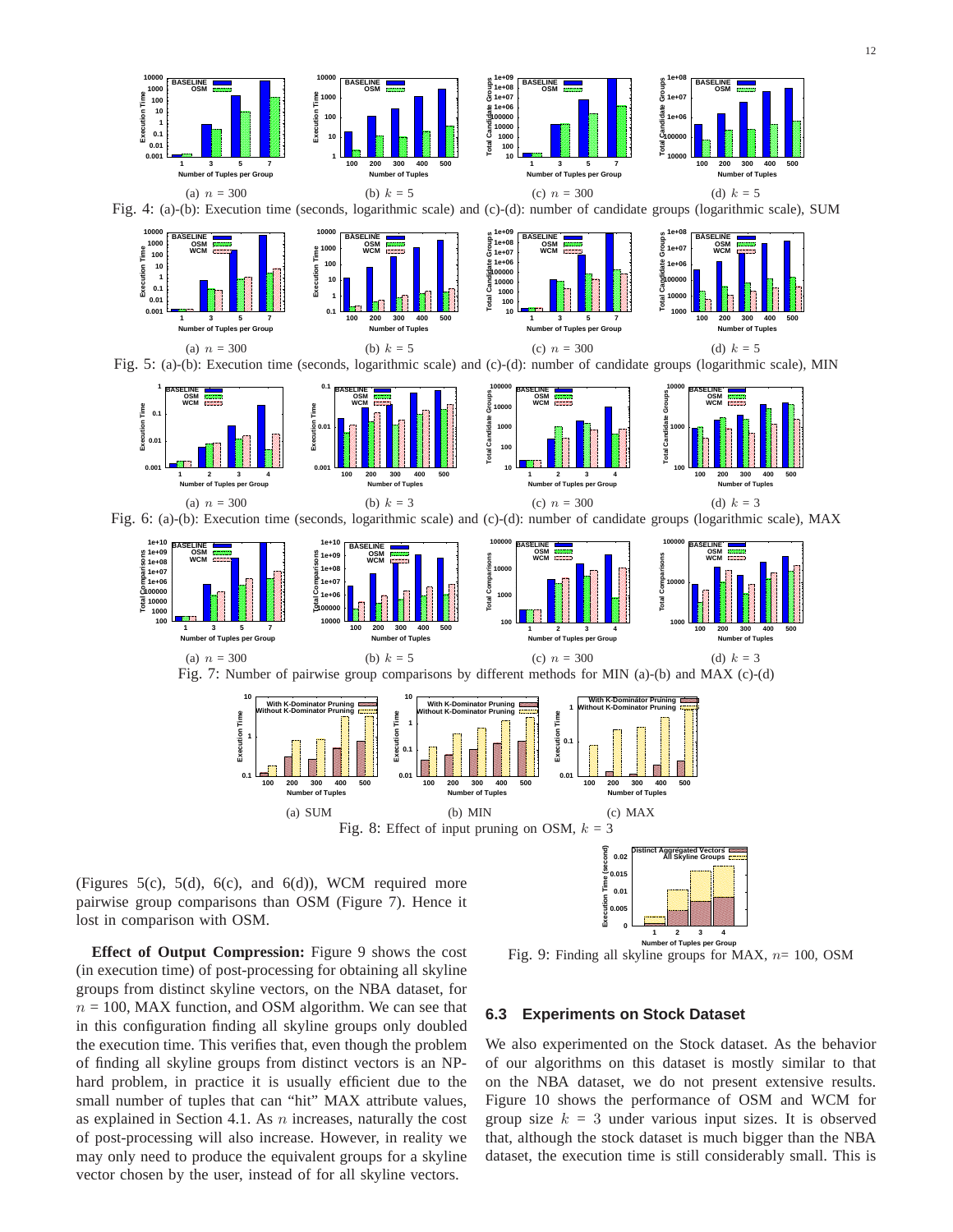

Fig. 12: Execution time (seconds, logarithmic scale) of OSM on different synthetic datasets,  $k = 3$ ,  $n = 10$  million

due to the effective input pruning. Table 8 shows that only less than 300 tuples remained after k-dominator tuple pruning was applied. We also see that, in this dataset, WCM took less execution time than OSM for MIN function. This is partly due to the overhead of OSM in performing candidate generation and skyline comparison for multiple (group size, table size) combinations, as mentioned in Section 4.3.1.

# **6.4 Experiments on Synthetic Datasets**

To show the scalability of our methods, we experimented on the synthetic datasets with 1 to 10 million tuples. In Figure 11, we see that OSM/WCM can finish within a minute on these large datasets, for  $k=4$  and all 3 functions.

The same methods will not be as efficient on independent or even anti-correlated data. Figures 12 and 13 show the performance of OSM/WCM on three different datasets of equal cardinality, under different number of attributes. We see that the execution time on anti-correlated and independent data increases quickly and soon the algorithm cannot finish within reasonable amount of time. (Thus the corresponding bars are not plotted.) This is not surprising. In anti-correlated dataset, values of a tuple on different attributes are negatively correlated. Hence it is more difficult to find a tuple dominating other tuples. This means input pruning in such a dataset cannot reduce the input size effectively, and OSM/WCM cannot prune many candidates either. Attributes in real datasets may neither be fully correlated nor fully anti-correlated. The attributes often form groups, such as rebounds and blocks, assists and steals in basketball games. The attributes within the same group are correlated, while the ones across different groups tend to be independent or anti-correlated. A direction for future

| $\boldsymbol{n}$ | $\kappa = 3$ | $k=5$ | $k = 7$ |
|------------------|--------------|-------|---------|
| 10000            | 99           | 139   | 178     |
| 15000            | 126          |       | 232     |
|                  |              | 172   |         |
| 20000            | 130          | 180   | 239     |
| 25000            | 148          | 205   | 263     |
| 30000            | 143          | 217   | 281     |

TABLE 8: Number of tuples dominated by less than  $k$  tuples in stock dataset



Fig. 13: Execution time (seconds, logarithmic scale) of WCM on different synthetic datasets,  $k = 3$ ,  $n = 10$  million

study is to investigate the performance of our methods on synthetic data with such more realistic correlation patterns.

# **7 CONCLUSION**

We proposed the novel problem of finding skyline groups which lends itself to many real-world applications. We developed novel algorithmic techniques on output compression, input pruning, and search space pruning to address the problem. For search space pruning, we identified a number of antimonotonic properties to efficiently remove non-skyline groups from consideration. Based on the properties, we developed dynamic programming and iterative algorithms for skyline group search. Experimental results on real and synthetic datasets verify that the proposed algorithms achieve orders of magnitude performance gain over the baseline method.